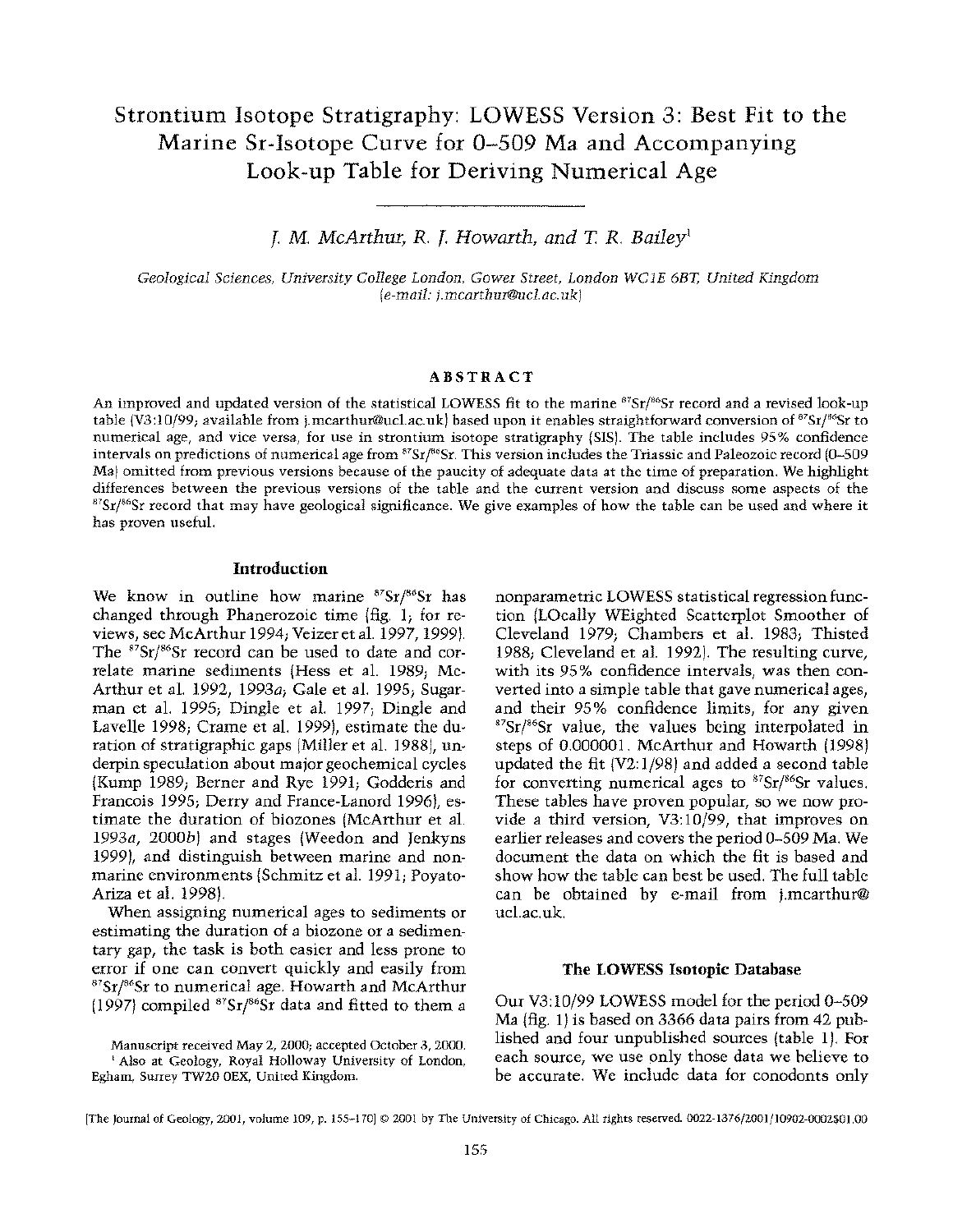

**Figure 1. LOWESS fit for the period 0-509 Ma with 95% confidence bounds; see text for a discussion of its parts**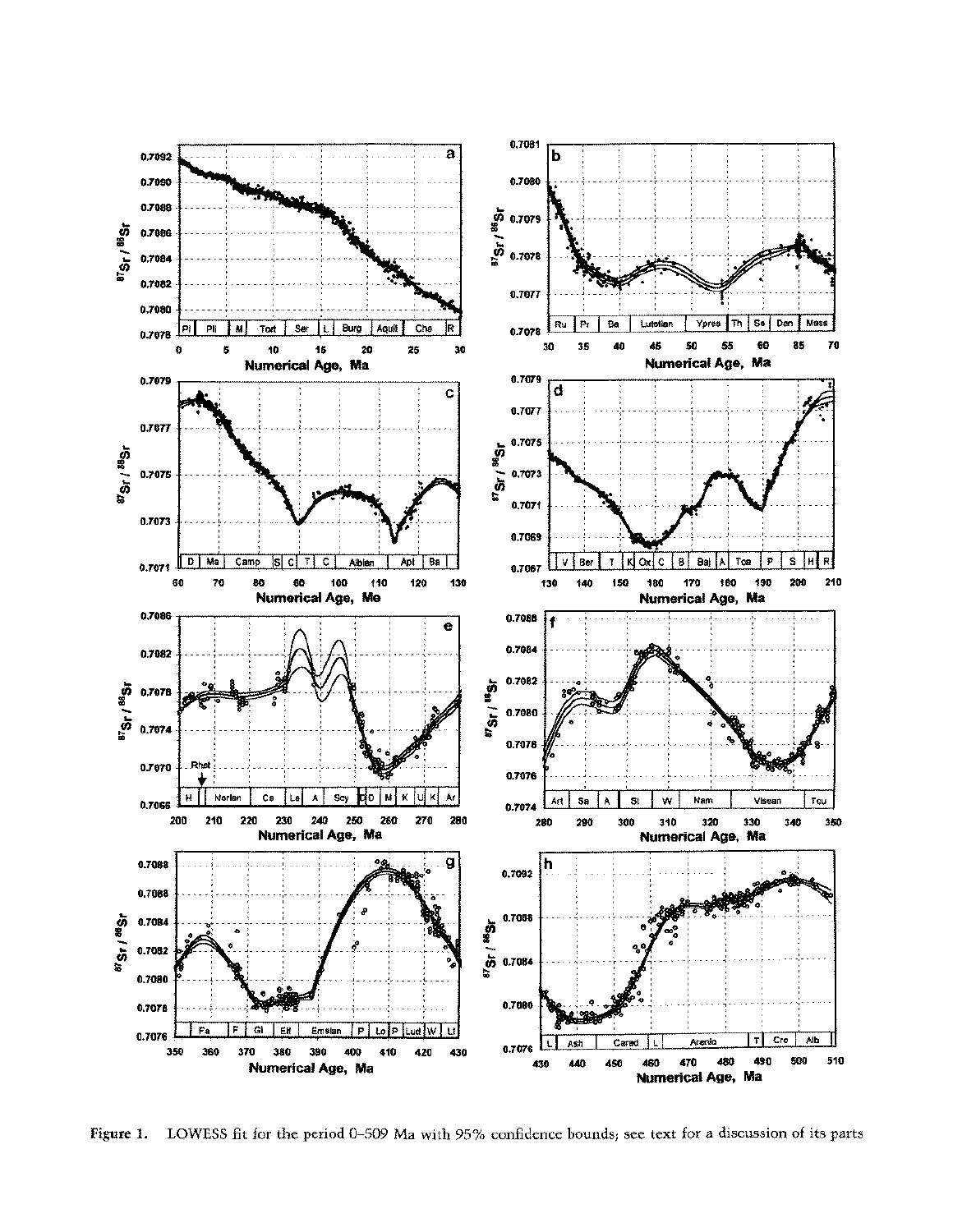|                |                                                  | Lab                      | Normalizer                | Age range       |
|----------------|--------------------------------------------------|--------------------------|---------------------------|-----------------|
| No.            | Author                                           | no.                      | $\vert \times 10^6 \vert$ | (Ma)            |
| 31             | Banner and Kaufman 1994                          | 11                       | $-3$                      | 342.1-336.7     |
| 32             | Bertram et al. 1992 (conodonts)                  | 7                        | 11                        | 414.0-429.6     |
| 30             | Bralower et al. 1997 (inoceramids)               | 10                       | 0                         | 93.9-114.9      |
| 33             | Bruckschen et al. 1995 <sup>a</sup>              | 12                       | 17?                       | 327.5–353.7     |
| 16             | Callomon 2000                                    | 3                        | $\boldsymbol{0}$          | $164.3 - 164.5$ |
| 34             | Carpenter et al. 1991                            | 13                       | $\sqrt{3}$                | 367.0-367.0     |
| 22             | Clemens et al. 1993, 1995                        | 4                        | --9                       | $.0 - .2$       |
| 35             | Cummins and Elderfield 1994 (brachiopods)        | $\overline{\mathcal{I}}$ | 11                        | 325.0-328.5     |
| 23             | DePaolo and Ingram 1985 (Paleogene)              | 5                        | $-59$                     | $38.5 - 65.0$   |
| 27             | Denison et al. 1993 <sup>a</sup>                 | 14                       | 102                       | $46.5 - 64.6$   |
| 37             | Denison et al. 1994 <sup>a</sup>                 | 14                       | 102                       | 252.0–350.8     |
| 38             | Denison et al. 1997 <sup>a</sup>                 | 14                       | 102                       | 354.0-430.8     |
| 39             | Denison et al. 1998 <sup>a</sup>                 | 14                       | 102                       | 436.2–509.0     |
| 36             | Diener et al. 1996 (brachiopods)                 | 12                       | 17                        | 365.7-391.0     |
| 29             | M. Engkilde, pers. comm., 1998                   | 9                        | 0                         | 144.3-180.4     |
| 21             | Farrell et al. 1995                              | 4                        | -9                        | $.0 - 7.0$      |
| 40             | Gao 1990; G. Gao, pers. comm., 1992 <sup>a</sup> | 11                       | 108                       | 476.0-499.4     |
| 28             | Henderson et al. 1994                            | 8                        | 15                        | $.0 - .37$      |
| 5              | Hodell et al. 1991 (not site 502)                | 2                        | 18                        | $7.3 - 24.2$    |
| 6              | Hodell and Woodruff 1994                         | 2                        | 18                        | $10.7 - 24.1$   |
| 26             | Jenkyns et al. 1995                              | 6                        | $-12$                     | $98.9 - 120.7$  |
| 25             | Jones et al. 1994a, 1994b                        | 6                        | 22                        | 100.5-206.2     |
| 41             | Koepnick et al. 1990 <sup>®</sup>                | 14                       | 102                       | 207.0-238.0     |
| 42             | Martin and Macdougall 1995                       | 15                       | $-12$                     | 248.3-298.0     |
| 8              | Martin et al. 1999 (<13.8 Ma)                    | 2                        | 18                        | $5.0 - 13.8$    |
| 10             | McArthur et al. 1993b                            | 3                        | 0                         | 71.4-88.5       |
| 12             | McArthur et al. 1993 <i>a</i>                    | 3                        | 0                         | 69.4-83.9       |
| 11             | McArthur et al. 1994                             | 3                        | 0                         | 68.8-98.0       |
| 20             | McArthur et al. 1998                             | 3                        | $\boldsymbol{0}$          | $64.6 - 67.5$   |
| 13             | McArthur et al. 2000b                            | 3                        | $\boldsymbol{0}$          | 183.4-191.3     |
| 14             | J. M. McArthur and W. J. Kennedy, unpub. data    | 3                        | $\boldsymbol{0}$          | 96.0-107.5      |
| 15             | J. M. McArthur and P. F. Rawson, unpub. data     | 3                        | $\boldsymbol{0}$          | 130.2-138.0     |
| 17             | McArthur and Morton 2000                         | 3                        | 0                         | 175.6–179.1     |
| 47             | J. M. McArthur and N. Janssen, unpub. data       | 3                        | 0                         | $127 - 143$     |
| 19             | Mc Laughlin et al. 1995                          | 3                        | 0                         | 65.9-70.1       |
| 7              | Mead and Hodell 1995                             | 2                        | 18                        | 18.5–46.2       |
| 1              | Miller et al. 1988                               | I                        | $-14$                     | $23.8 - 34.8$   |
| 2              | Miller et al. 1991                               | 1                        | $-14$                     | $9.0 - 24.5$    |
| 24             | Montanari et al. 1991 <sup>a</sup>               | 5                        | $-59$                     | 28.9-36.2       |
| 43             | Montañez et al. 1996 <sup>a</sup>                | $_{11}$                  | -6                        | 496.1-499.9     |
| $\mathfrak{z}$ | Oslick et al. 1994 (>16 Ma)                      | 1                        | $-14$                     | $16.0 - 25.3$   |
| 44             | Qing et al. 1998 <sup>ª</sup>                    | 12                       | 10                        | 419.1–490.0     |
| 46             | Roark 1989 (in Carpenter et al. 1991)            | $\mathcal{I}$            | 0 <sup>2</sup>            | 365,0-379.0     |
| 45             | Ruppel et al. 1996                               | 11                       | $-7$                      | 410.5-436.0     |
| 4              | Sugarman et al. 1995                             | 1                        | $-14$                     | $65.1 - 65.8$   |
| 9              | Zachos et al. 1992, 1999                         | 15                       | $\boldsymbol{0}$          | $24.0 - 43.2$   |

**Table 1. Literature Sources for V3:10/99 (3366 Data Pairs)** 

**a We used only some data from these publications.** 

**where their color alteration index is no greater than 1 (e.g., Martin and Macdougall 1995) or where data would be so sparse without them as to compromise the curve fitting (Bertram et al. 1992; Ruppel et al. 1996; Qing et al. 1998). Data are corrected for interlaboratory bias mostly by adding or subtracting an amount considered necessary to make them concordant with either a value for SRM 987 (now NIST 987) of 0.710248 or a value for EN-1 of 0.709175 (table 1). Our normalizer (table 1) may be unique where we have assessed interlaboratory bias**  **by means of an interlaboratory comparison or through independent analytical testing of data from published sources. Although residual bias exists after normalization to standards (Hodell and Woodruff 1994; McArthur 1994; Martin et al. 1999), our procedures attempt to minimize it.** 

**The data used to compute V3 of the LOWESS curve differ from those used for V2 in the following respects: (1) Unlike V1 and V2, V3 includes data for the interval 206 Ma (base of the Jurassic) to 509 Ma (base of the Late Cambrian); data for older intervals**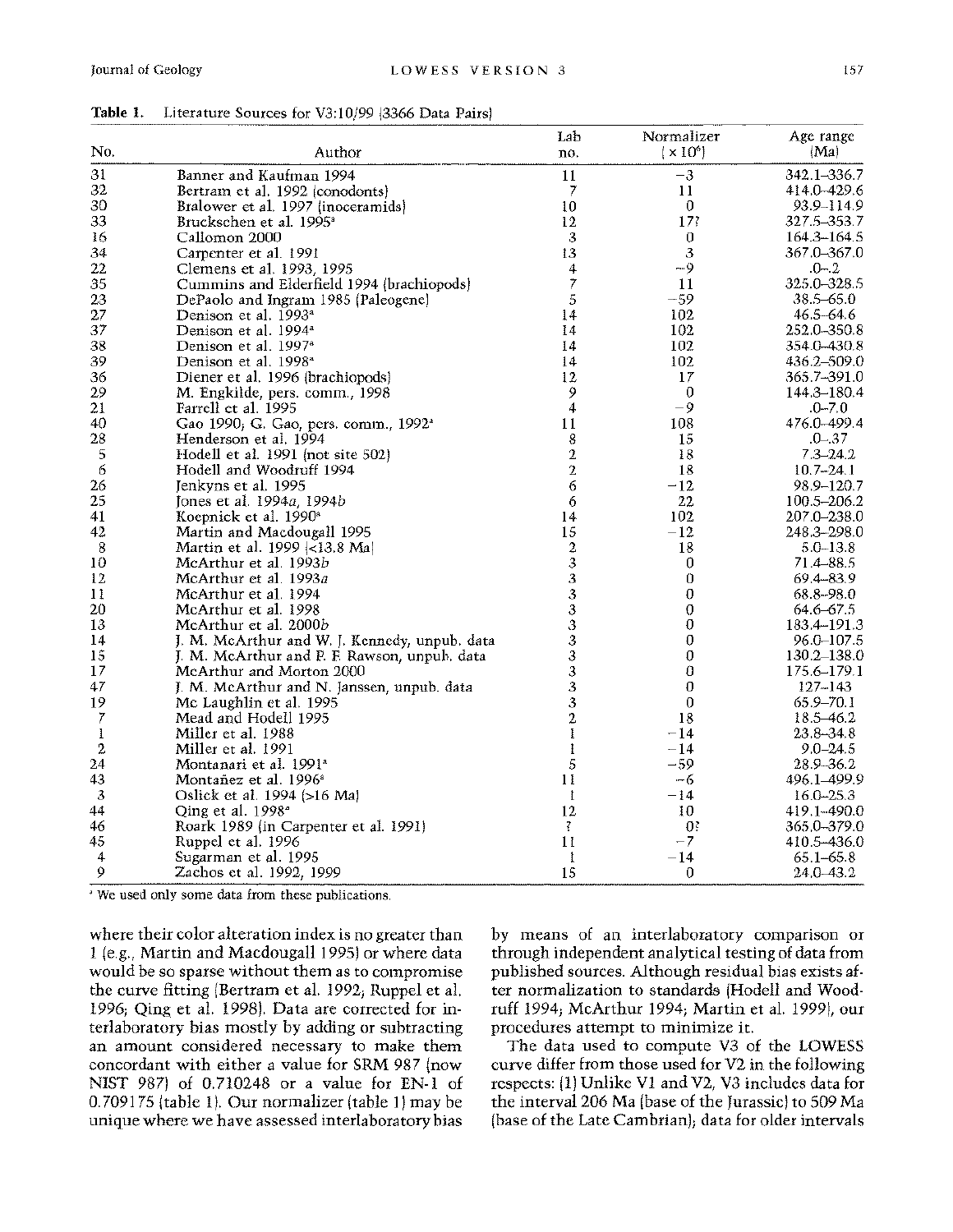**are omitted because their age assignments are not well constrained. (2) The late Pliensbachian and early Toarcian part of the Jurassic curve has been revised after recognition that ammonite zones in this interval differed in duration by as much as a factor of 30 (McArthur et al. 2000b), a finding that affects the temporal calibration of the lower Toarcian biozonation (Jones et al. 1994b) used in earlier LOWESS fits. (3) The Bajocian-Aalenian boundary**  is supplemented with <sup>87</sup>Sr/86Sr values for belem**nites from the Auxiliary Stratotype Point at Berreriag, Isle of Skye (McArthur and Morton 2000). (4) The Callovian-Bathonian boundary is supplemented with 87Sr/86Sr values for belemnites from the proposed Global Stratotype Section and Point in southern Germany (Callomon 2000). (5) The Valenginian and Hauterivian are supplemented with further analyses of belemnites from France and Spain (J. M. McArthur and N. Janssen, unpub. data). (6) Data for the Cretaceous-Tertiary (K-T) boundary interval now include those of McArthur et al. (1998). (7) We revert to the practice, used for Vl, of relying almost exclusively on Farrell et al. (1995) for data in the period 0-7 Ma because their data scatter less than do alternative data, because we have independently quantified the interlaboratory bias applicable to Farrell et al.'s data (table 1), and because the normalizer for the University of Florida**  data is uncertain to  $\pm 0.000005$  (Hodell and Wood**ruff 1994; Martin et al. 1999). (8) For the reasons given in item 7, and because we prefer modern data to pioneering older data, the following data, which were used in V2, are no longer used: Hess et al. (1986, 1989), Beets (1992), and for ages <6 Ma, Hodell et al. (1989, 1990, 1991); 0. G. Podlaha (pers. comm., 1997); and Oslick et al. (1994) for ages <16 Ma, since we prefer the less scattered data from the University of Florida in the interval 6-10 Ma.** 

#### **Numerical Calibration**

**The V3 fitted model (fig. 1) uses the time scales of Shackleton et al. (1995; 0-6.4 Ma), Berggren et al. (1995; 6.4-70 Ma, based on Cande and Kent 1995), Obradovich (1993; 70-98.5 Ma), Gradstein et al. (1995; 98.5-206 Ma), and Young and Laurie (1996; 206-509 Ma). Where original data (table 1) were reported to other time scales, the numerical ages have been converted using one of three methods: (1) the chart of Wei (1994; with corrections) for the period 0-7 Ma; (2) the formula of Wei (1994) and the temporally nearest pair of numerically dated stratigraphic tie-points accepted as good by the authors of the time scales to which we convert (e.g., in the Jurassic, the tie-points were the stage bound-** **ary ages of Gradstein et al. 1995); and (3) for the Triassic and older periods, biostratigraphical ages were converted to numerical ages using the time scale charts of Young and Laurie (1996), in all cases by reference to the finest biostratigraphic subdivisions given in the original publications, which were used to convert ages on a sample-by-sample basis. Table 2 gives the most important of the fixed time-ties. Calibration of the Phanerozoic time scale continues apace, and some of the ages used may already be outdated, but we have refrained from using new reported ages that have not yet gained widespread acceptance.** 

#### **The LOWESS Fit**

**Details of how the LOWESS fit is derived are given in Howarth and McArthur (1997); we give here a brief nontechnical summary for those not conver**sant with the method. Values of <sup>87</sup>Sr/<sup>86</sup>Sr were plot**ted on the Y-axis of a scatterplot against numerical age on the X-axis. A window incorporating a chosen fraction of the age data, for example, 0.05 (i.e., 5%), was centered on a given datum. All data within the window were assigned weights that varied smoothly from unity, for the point with an x value at the window center, to zero for points at the limits. Values of 87Sr/86Sr within the window were then fitted as a quadratic function of numerical age using weighted least squares regression. Residuals (i.e., predicted 87Sr/86Sr minus actual 87Sr/86Sr) were calculated for each point in the window and used to assign new weights to each datum (data points with large residuals were downweighted), and the regression was repeated. This process was repeated until a final best-fit curve was obtained, and this final regression fit was used to calculate a single** 

**Table 2. Principal Numerical Ages (Ma of the Base of Unit) Adopted for LOWESS V3:10/99** 

| Unit           | Late                 | Middle   | Early |  |
|----------------|----------------------|----------|-------|--|
| Pleistocene    | $\cdot$ <sub>2</sub> | .78      | 1.78  |  |
| Pliocene       | 3.58                 |          | 5.32  |  |
| Miocene        | 11.2                 | 16.4     | 23.8  |  |
| Oligocene      | 28.5                 | $\cdots$ | 33.7  |  |
| Eocene         | 37.0                 | 49.0     | 54.8  |  |
| Paleocene      | 60.9                 | $\cdots$ | 65.0  |  |
| Cretaceous     | 98.5                 | .        | 142.0 |  |
| Iurassic       | 159.4                | 180.1    | 205.7 |  |
| Triassic       | 230                  | 243      | 251   |  |
| Permian        | 270                  | .        | 298   |  |
| Carboniferous  | 325                  | .        | 354   |  |
| Devonian       | 369                  | 384      | 410   |  |
| Silurian       | 420                  |          | 434   |  |
| Ordovician     | 459                  | .        | 490   |  |
| Cambrian, Late | 498                  | 509      |       |  |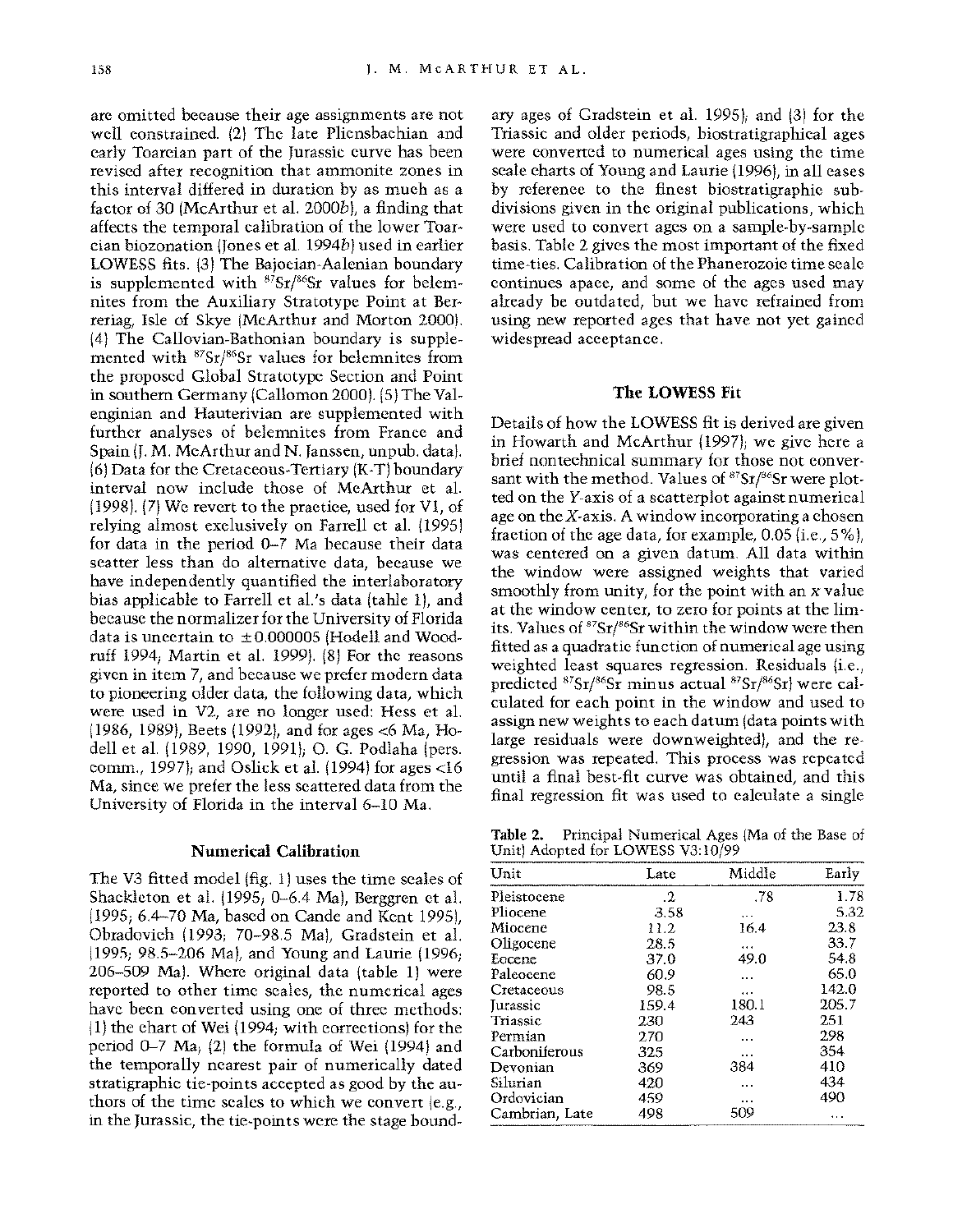**best estimate of 87Sr/86Sr corresponding to the age at each window center and associated upper and lower 95% confidence limits on the estimated 87Sr/86Sr value. These three values were recorded, the window was moved one data point, and the entire process was repeated. For V3, this generated estimated values of 87Sr/86Sr for 3366 numerical ages and their associated confidence intervals. This ensemble of points constitutes the complete fit. Because of the complex shape of the fit and the uneven density of data in time, the curve was optimized by being fitted in 21 overlapping local segments. The segments were then joined using splines at segment junctions. The final array of points was then interpolated to obtain numerical age as a function of 87Sr/86Sr.** 

#### **Discussion**

**The LOWESS fit is shown in figure 1. The halfwidth of the 95% confidence interval on the estimated 87Sr/6Sr is plotted as a function of numerical age in figure 2a and the rate of change with time of the fit in figure 2b. The half-width of the confidence interval in figure 2a reflects both the density of data and the quality of analytical measurement and sample preservation. From 0 to 7 Ma and from 65 to 90 Ma (Late Cretaceous), the half-width is about 0.000004, and it is nearly as low (0.000005) in the late Pliensbachian and early Toarcian due to the high density of data in these intervals. From 7 Ma, it steadily worsens with age to be ±0.000012 in the early Paleocene, where data are sparse. It is between 0.000007 and 0.000010 for much of the Jurassic and Cretaceous. Triassic data are very sparse and scattered; consequently, the half-width is between 0.000030 and 0.000140 for this interval. Data for the Permian are irregularly distributed in time, and the two data sets for this interval (Denison et al. 1994; Martin and Macdougall 1995) are a little discordant due to difficulties of temporal calibration and the effects of diagenetic overprint, so the half-width for the period is high, between 0.000032 and 0.000045. For most of the remaining Phanerozoic, the half-width hovers between 0.000015 and 0.000020, with brief excursions to higher values as a result of scarcity of data in the Fammenian (354-364 Ma) and in the Early Devonian (Emsian-Pragian-Lochkovian, 385-410 Ma). Figure 2b shows that the rate at which 87Sr/86Sr changes with time has mostly been <0.000050/ m.yr. Apparently higher rates in the Permo-Triassic probably reflect problems with age calibration, low sample density, and diagenetic overprinting.** 

**The Attainable Quality of 87Sr/86Sr Measurement. It** 



**Figure 2. a, Half-width of the 95 % confidence intervals on the LOWESS fit; b, rate of change with time of 87Sr/86Sr.** 

**is sometimes assumed that diagenetic alteration**  makes preservation of a sample's <sup>87</sup>Sr/<sup>86</sup>Sr the de**termining factor in strontium isotope stratigraphy (SIS) and that this makes redundant the pursuit of better accuracy and precision in measurement of 87Sr/86Sr, which are commonly reported with an an**alytical uncertainty of between  $\pm 0.000015$  and **+ 0.000030. Such uncertainty estimates are usually based on twice the value of the standard deviation (2 s.d.) of replicate analyses of a standard reference material (usually NIST 987, formerly known as SRM 987) or, less commonly, replicate analysis of samples. Such values represent the analytical uncertainty attainable on an individual (i.e., single) analysis. Replicate analysis of a single sample or, better still, multiple analysis of a suite of samples from a single stratigraphic level, can greatly reduce the real uncertainty with which the 87Sr/86Sr of a level is known. This was shown by Jones et al. (1994b), who reported 28 analyses of 12 belemnites from one bedding plane in the Pliensbachian Jamesoni zone of Dorset, United Kingdom. The**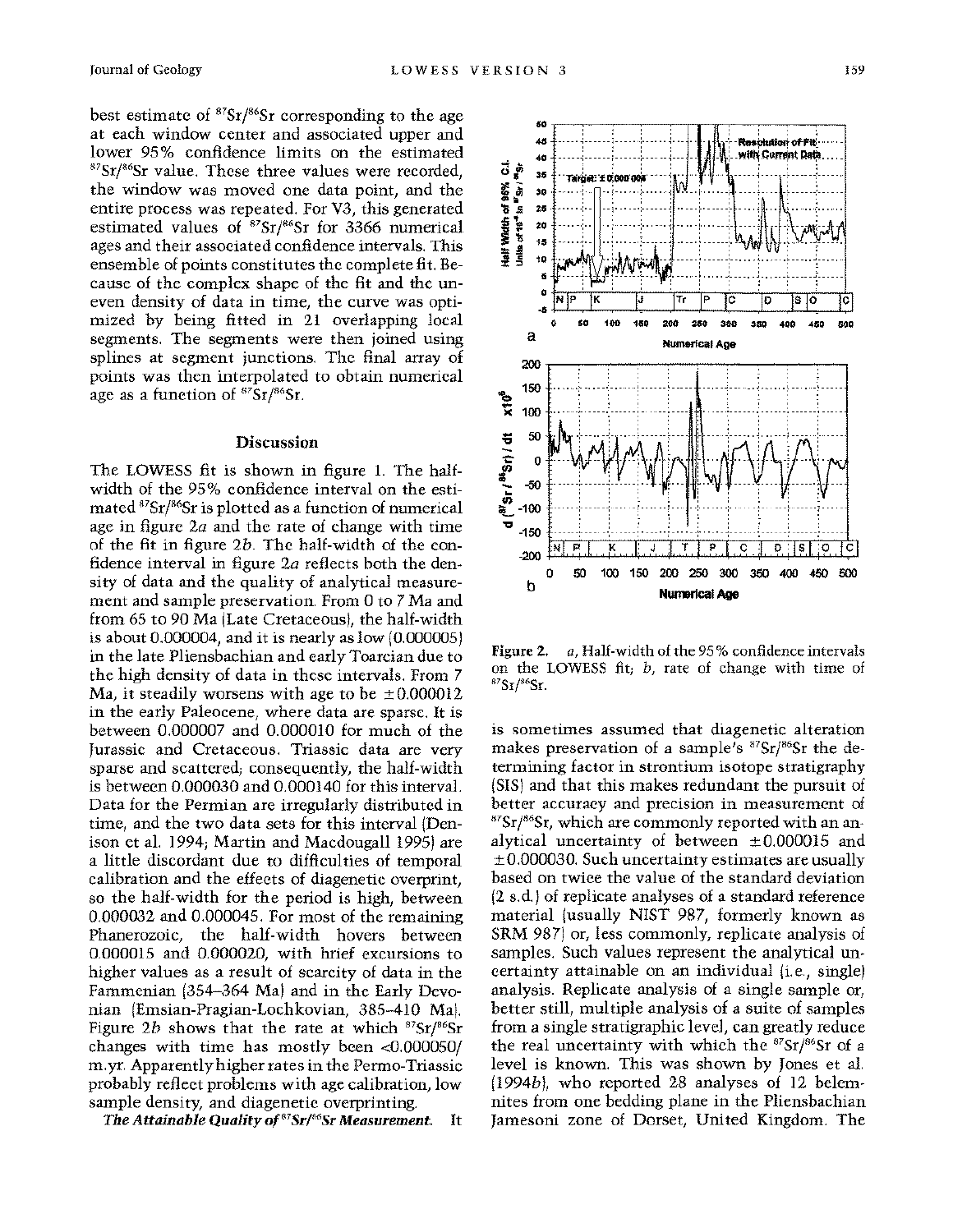|                                 | March 1998 |                 | August 1998 |                 |
|---------------------------------|------------|-----------------|-------------|-----------------|
|                                 | $EN-1$     | <b>NIST 987</b> | EN-1        | <b>NIST 987</b> |
| Mean                            | .7091500   | .7102236        | .7091448    | .7102182        |
| Population 2 s.d.               | .0000102   | .0000073        | .0000138    | .0000108        |
| Population 2 s.e.               | .0000036   | .0000033        | .0000032    | .0000025        |
| Value of Student's t            | 2.84       | 3.50            | 2.44        | 2.44            |
| s.e. at 95% confidence interval | .0000051   | .0000058        | .0000039    | .0000031        |
| п                               |            |                 | 19          | 19              |
| EN-1 adjusted to a value of     |            |                 |             |                 |
| 0.710248 for NIST 987           | .7091744   |                 | .7091746    |                 |

**Table 3. Calibration of NIST 987 against EN-1 at Royal Holloway University of London** 

**mean and 2 s.d. of the measurements are 0.707298 and ± 0.000013, respectively. This uncertainty does not represent the certainty with which the mean 87Sr/86Sr is known; that is given by the formula** 

$$
\pm t_{1-\alpha/2,\,n=1}\,\, (\text{s.d.}/\sqrt{n})
$$

where  $t_{1-\alpha/2,n-1}$  is the  $100(1-\alpha/2)$ th percentile of the Student *t* distribution with  $(n - 1)$  degrees of **freedom, n is the number of measurements (28), and s.d. is the standard deviation. Choosing a 95% level**  of confidence gives a value for  $\alpha$  of 0.05 and a value of 2.373 for  $t$  (for  $n = 28$ , and so 27 degrees of free**dom); the uncertainty on the mean is then ± 0.0000029. The t factor corrects for the fact that the sample size is finite. Such correction is preferable to taking the uncertainty on the mean as equal to twice the standard error of the mean, irrespective of n. Thus, replicate measurement reduced uncertainty to as little as one-tenth that reported by some laboratories for a singlet measurement. In many cases, the uncertainty in mea**surement of <sup>87</sup>Sr/<sup>86</sup>Sr, not sample preservation, lim**its the temporal and stratigraphic resolution of SIS. It remains to be seen whether this situation persists when analytical precision improves a further order of magnitude, to 0.000002 for a singlet measurement, and the standard error of the mean correspondingly decreases to about 0.0000002.** 

**The stratigraphic resolution of SIS approaches that of ammonite biostratigraphy in upper Pliensbachian and lower Toarcian (Jurassic) rocks of the United Kingdom (McArthur et al. 2000b); in the Toarcian exaratum subzone, it surpasses it. In Antarctica, in parts of the Neogene (Dingle et al. 1997; Dingle and Lavelle 1998) and the Late Cretaceous (Crame et al. 1999; McArthur et al. 2000a), SIS correlates rocks far better than does biostratigraphy.**  Given that the slope of the curve of  $87Sr/86Sr$  against **time is often >0.000020/m.yr. (e.g., in the Early Miocene it is 0.000060/m.yr.), a precision of better**  than  $\pm 0.15$  m.yr. (in the early Miocene, of  $\pm 50$ **k.yr.) is now attainable if enough replicate analyses**  **are undertaken to reduce uncertainty on the mean. There is evidently much unrealized potential in SIS for accurate dating and correlation.** 

**Interlaboratory Bias. Such potential is limited by the problem of interlaboratory bias. The importance of accurately quantifying interlaboratory bias increases as analytical precision improves. Precise**   $87$ Sr/ $86$ Sr values can be obtained to  $\pm 0.000003$  (Jones **et al. 1994b; Crame et al. 1999; McArthur et al. 2000a, 2000b), but 87Sr/86Sr values for EN-1 and NIST 987 differ between laboratories by more than 0.000003 (McArthur 1994) and this problem persists. Interlaboratory bias must be quantified to better than this degree of uncertainty if SIS is to realize its full potential, and this can be done only by undertaking interlaboratory intercalibrations. In two calibrations of EN-1 against NIST 987, carried out at the Radiogenic Isotope Laboratory, Royal Holloway University of London, the two standards were alternated within a turret and run sequentially and repetitively, on two occasions, to give the data in table 3.** 

**The fact that analytical uncertainties as low as ±0.000003 can be obtained focuses attention on the values quoted for standards. Clemens et al. (1993, 1995) give a value of 0.710257 for SRM 987, and their data for the time interval 0-100 ka give a mean of 0.709180 for modern marine Sr, so their data can be normalized to that used for our curve by subtracting a value between 0.000009 and 0.000005. The difference is equal to the uncertainty in replicate measurement of 87Sr/86Sr; our unpublished data suggest that 0.000009 is the preferred normalizer (table 1). Hodell et al. (1989, 1990, 1991) report standards at 0.709172 and 0.710235. It is therefore unclear whether normalization should involve adding 0.000003 or 0.000013 to their data; indeed, independent analysis (J. M. McArthur, unpub. data) suggest that 0.000018 would be the best figure. Results from a third laboratory give standard values of 0.709150 and 0.710240; hence, either 0.000025 or 0.000008 could be used to normalize the data from this laboratory to our LOWESS data;**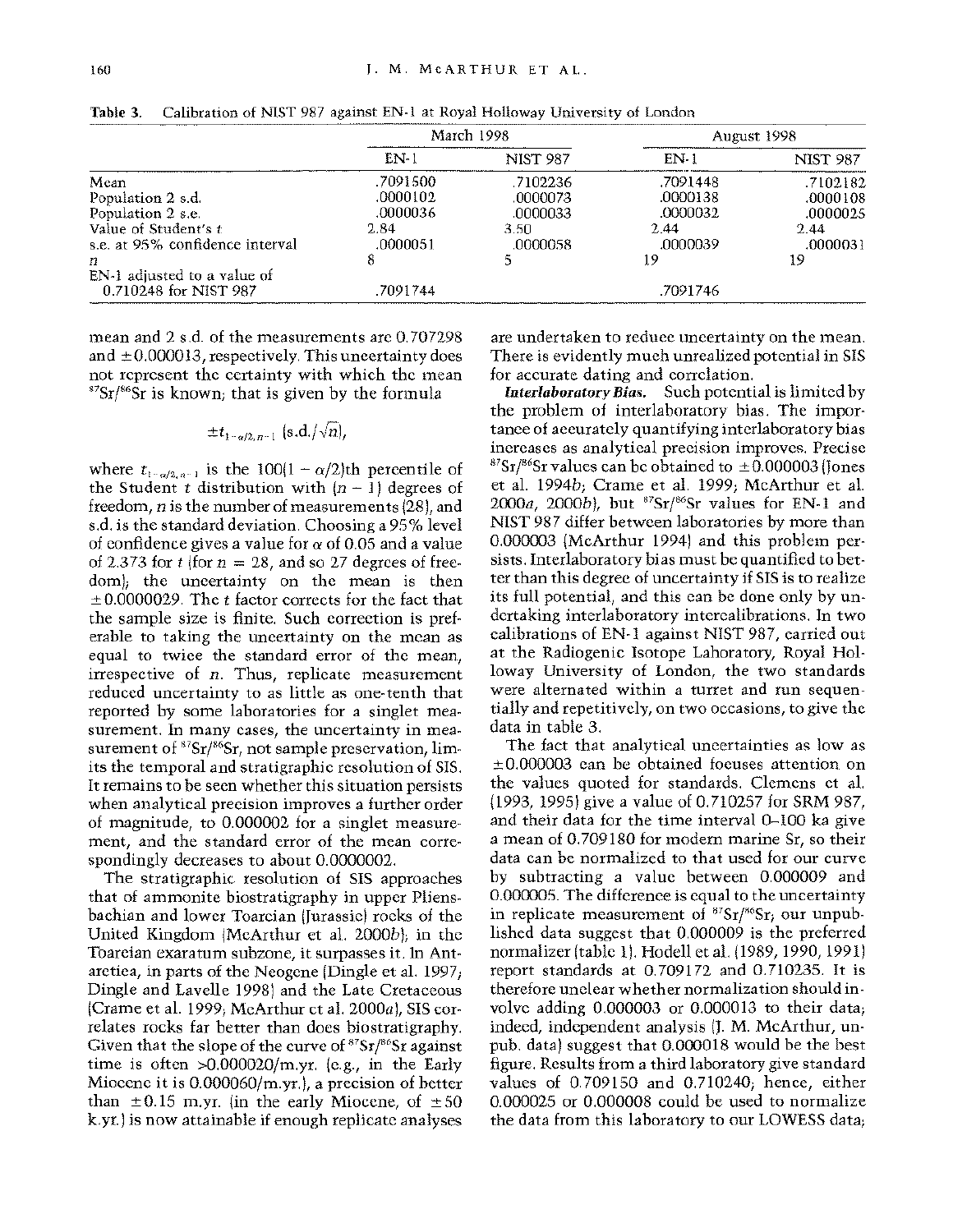

**Figure 3. Tentative Paleogene trends in 87Sr/86Sr. Mean line and 95% confidence intervals are shown. Data are sparse between 40 and 45 Ma and very sparse between 45 and 64 Ma.** 

**the difference of 0.000017 between these numbers is five times larger than the best attainable analytical precision. These observations suggest that improved accuracy and precision of measurement will do much to increase the impact and utility of SIS. One step to achieving these aims would be for laboratories engaged in SIS to participate in regular interlaboratory trials that generate data similar to that in table 3.** 

#### **Details of the LOWESS Fit**

**Some details of the database and fit require comment. First, the 87Sr/86Sr curve for the Paleogene shows sufficient slope to be potentially useful for dating (fig. 3). From the K-T boundary (65 Ma) value of 0.70783, 87Sr/S6Sr declines to 0.70772 in the early Ypresian (55 Ma) before rising sharply to a maximum of 0.70778 in the middle Lutetian (46 Ma) and then declining again to a second minimum of 0.707730 in the early Bartonian (40 Ma). Thereafter, the ratio increases steeply until modern times. For the Palcocene, a resolution of**  $\pm 0.000003$ **in 87Sr/86Sr measurement and a Paleocene 87Sr/86Sr decrease of around 0.000011/m.yr. should give a temporal resolution of about 0.7 m.yr., when the**  <sup>87</sup>Sr/<sup>86</sup>Sr curve is defined well enough to have con**fidence limits of ±0.000004, the quality achieved for late Neogene (Farrell et al. 1995), Late Cretaceous (McArthur et al. 1993a), and Early Jurassic times (Pliensbachian-Toarcian; McArthur et al. 2000b).** 

**Second, between 22 and 24 Ma, data scatter by** 

**up to 0.000180 (fig. 4). The scatter probably results from diagenesis in carbonate sequences, which was particularly prevalent at that time due to the abundance of discoasters that are readily overgrown with diagenetic calcite (W. Wise, pers. comm., 1998). Data in figure 4 were obtained by analysis of foraminifera. When using foraminifera, workers have relied on visual inspection and physical (rather than chemical) cleaning to remove contaminant phases. While physical cleaning is necessary, the best data come from samples for which acid leaching has removed the surface alteration and secondary calcite (McArthur 1994; Bailey et al. 2000; Reinhardt et al. 2000).** 

**Third, around 230-245 Ma (in the Triassic; fig. le) the LOWESS fit is unreliable due to the paucity of data (this is the only part of our calibration curve where this occurs). Furthermore, in the early Permian, a number of points at 285-288 Ma plot high (fig. If), and we speculate that these data may have been affected by diagenetic processes. We note also that the sharpest and greatest change in 87Sr/86Sr (m0.000140/m.yr.) occurred during Late Permian-Early Triassic time, when it was more than twice the rate of the next fastest rate of increase (e.000060, between latest Eocene and middle Miocene times; fig. 1). The extraordinarily rapid increase in 87Sr/86Sr with time across the Permo-Triassic boundary may be an artifact of age assignment, since new 39Ar/40Ar dates show that some Permian boundary samples used for our fit are too young by several million years (R. Denison, pers. comm., 2000). Similarly, the curve from 480 to 500 is mostly constructed from samples from the Ar-**



**Figure 4. LOWESS data for the period 18-28 Ma. Time scale of Berggren et al. (1995). For clarity, only the upper and lower 95% confidence limits of the LOWESS fit are shown.**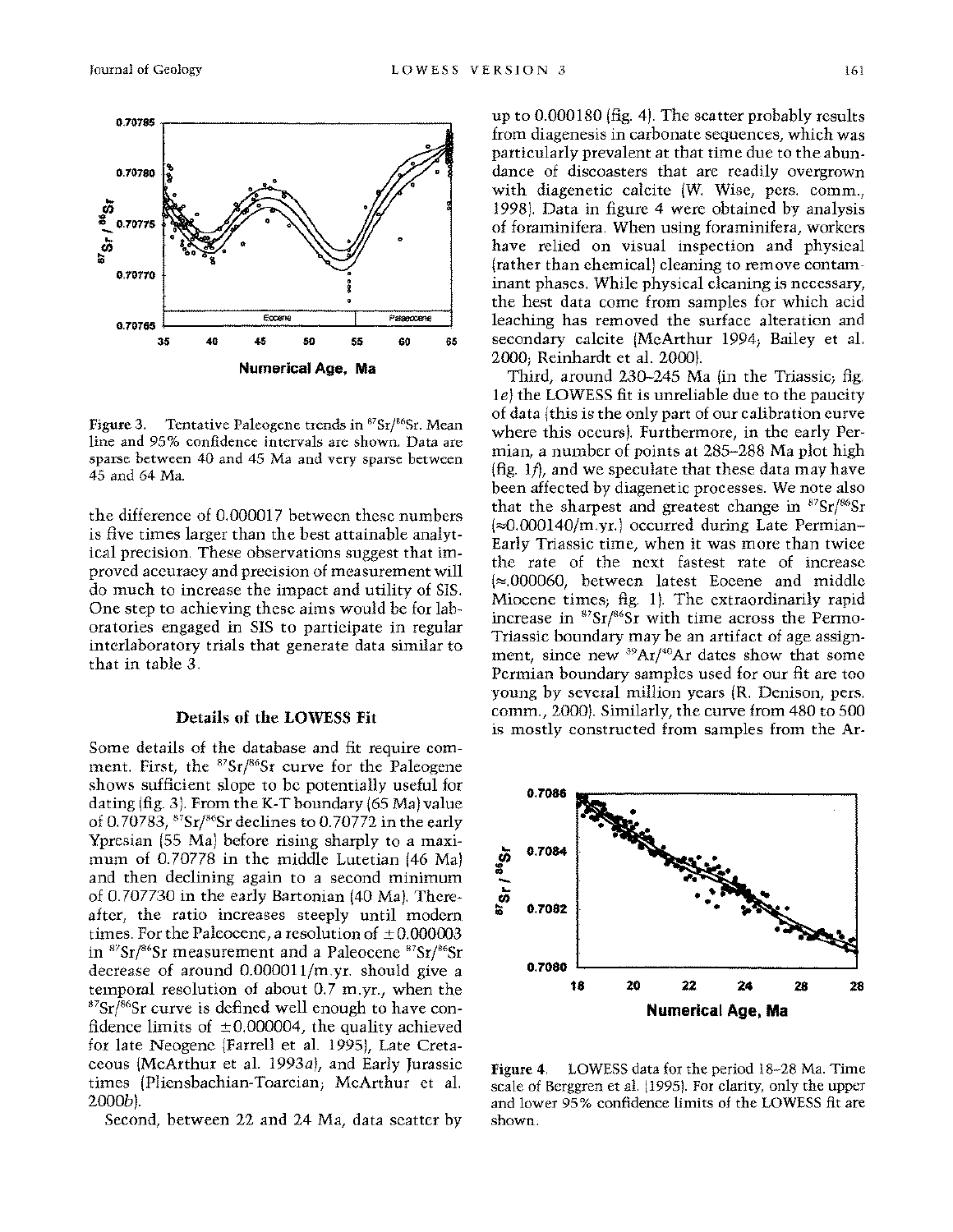**buckle Limestone (Gao 1990), and assigning numerical ages to that unit proved difficult; the odd shape of the curve in this interval may indicate that the age model we have used is not adequate.** 

**Finally, figure 1 reveals a paucity of data for many intervals of time (most of the Kimmeridgian and Berriasian, the late Albian to Coniacian, much of the Jurassic, the early Triassic, the Namurian and Westphalian, the lower Devonian, etc.). This lack of data is reflected in the large (>0.000015) halfwidth of the confidence interval on the mean for the LOWESS fit (fig. 2a); to substantially reduce this uncertainty will require some 5-10 accurate and precise 87Sr/86Sr values per biozone.** 

#### **Uses for the Fit**

**When assigning numerical ages to sediments or estimating the duration of a biozone or a hiatus in sedimentation, the task is made both easier and less prone to error by using the look-up table, which allows quick and easy conversion from 87Sr/86Sr to numerical age. For example, plots of 87Sr/86Sr with depth for ODP site 593 (fig. 5a) show two hiatuses, or condensed intervals, one flanked by samples at 393.5 mbsf (0.708805, 13.59 ± 1.21 Ma) and 396.5 mbsf (0.708722, 16.44 ± 0.44 Ma), the other by samples at 418.8 mbsf (0.708598, 17.98 ± 0.26 Ma) and 420.8 mbsf (0.708542, 18.68 ± 0.31 Ma). The durations of these events are 2.85 ± 1.28 m.yr. and 0.70 ± 0.40 m.yr., respectively. Similarly, in ODP site 590B (fig. 5b) a single hiatus, or condensed in**terval, is identified by the <sup>87</sup>Sr/<sup>86</sup>Sr profile, between **463.6 mbsf (0.708700, 16.79 ± 0.33 Ma) and 464.1 mbsf (0.708593, 18.04 ± 0.25 Ma), which yields a**  duration of  $1.25 \pm 0.41$  m.yr. for the event. In like **manner, the hiatus in ODP site 926 (Martin et al. 1999) between 329.47 mbsf (0.708760, 15.64 + 0.84 Ma) and 333.95 mbsf (0.708626, 17.66 ± 0.33 Ma) is 2.02 ± 0.90 m.yr. The hiatuses at sites 593 and 926 were identified only by Sr isotope analysis and not by biostratigraphy, which shows the value of 87Sr/86Sr profiling. In assigning errors, the uncertainties on numerical age given by the table are minimal values that take no formal account of uncertainties in the ages assigned to data used to generate the fit, since to assign uncertainties in numerical age to each datum in our database (3366 of them) would be both subjective and difficult. Nevertheless, where our data for any given time are drawn from more than one source, each with its own age model (mostly Neogene data), the LOW-ESS ages conflate age uncertainties that arise from the use of different sample sites and age models.** 

**Many biostratigraphers prefer to work with bio-**



**Figure 5. Depth profiles of 87Sr/86Sr in DSDP holes 593 (a) and 590B (b). Filled black dots from J. M. McArthur, unpub. data; open squares from Hess et al. (1986); open triangles from DePaolo (1986). All data normalized to NIST 987 of 0.710248. Gaps in the profile are discussed in the text.** 

**stratigraphic, or magnetostratigraphic, ages rather than numerical ages. For them, our LOWESS fit is calibrated to accepted time scales. The table's numerical ages can be used simply as a transfer template to go from 87Sr/86Sr to biozonation or magnetochron. For example, for ODP site 590B, the bottom of the hiatus (464.1 mbsf; fig. 5b) has an 87Sr/86Sr of 0.708593 (18.04 m.yr. from the table). According to the time scale of Berggren et al. (1995), this equates to the lower part of Chron C5Dr, to the lowermost part of zone NN4 of the calcareous nannofossil zonation of Martini (1971), the middle of zone N6 of the planktonic foraminiferal zonation of Blow (1969), and so on.** 

**The LOWESS fit also highlights some oddities in the shape of the marine 87Sr/86Sr curve for the lower Paleozoic, suggesting that the current ability to assign numerical ages to sediments has some shortcomings in this interval. For example, figure Ig**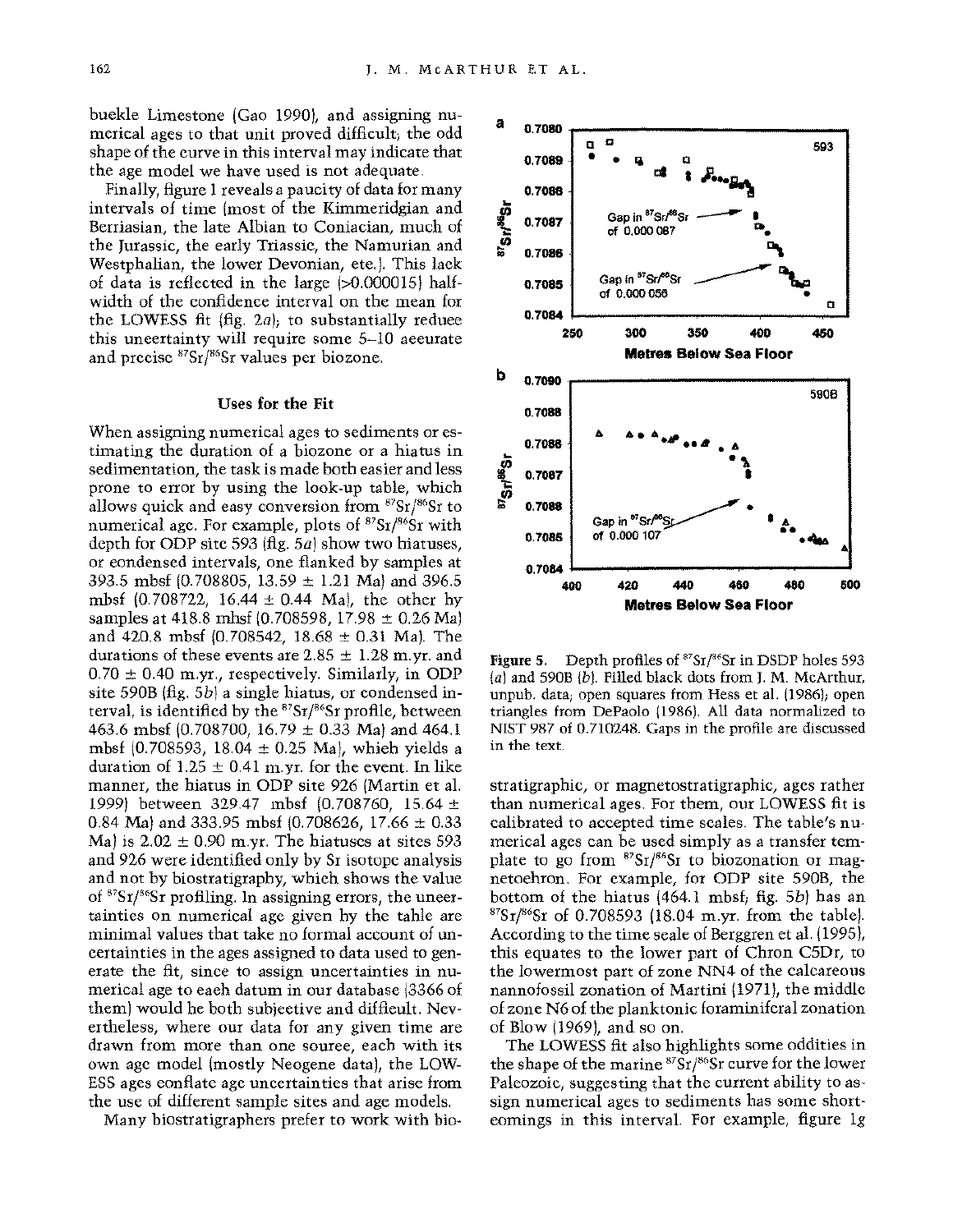**shows sharp inflections in the Giventian and the late Emsian. We believe that these inflections suggest inaccuracies in the time scale used both by ourselves (Young and Laurie 1996) and by Veizer et al. (1999; Harland et al. 1990) rather than truly rep**resenting the evolution of marine <sup>87</sup>Sr/<sup>86</sup>Sr through **those times. Our fit may suggest intervals for which age revisions are needed.** 

**At a more detailed level, oddities can also be seen in the Jurassic part of the curve (figs. 6, 7). Figure 6 shows both data and the LOWESS fit for the Bajocian-Bathonian boundary interval. A ca. 3 m.yr. plateau across the boundary is defined by the belemnite data of Jones et al. (1994a) and M. Engkilde (pers. comm., 1998). Furthermore, the Pliensbachian (Jurassic) data of Jones et al. (1994b) also show a plateau (fig. 7) of ca. 1 m.yr. within the Davoei zone of the Pliensbachian (lower Jurassic), defined by samples from localities that are 450 km apart (Yorkshire and Dorset coasts, United Kingdom) and have different lithologies. Jurassic ages were assigned by these authors largely by interpolating time between stage boundaries on the assumption that all zones (or subzones) within a stage are of equal duration (Gradstein et al. 1995). This procedure was used (since no better method for general use exists) even though it is probably wrong. Indeed, the duration of the ammonite zone in the late Pliensbachian and early Toarcian differed by a factor of between 4 (Pilfy and Smith 1998) and 30 (McArthur et al. 2000b).** 

**Samples from oolitic, shallow-water limestones** 



Figure 6. Plateau in <sup>87</sup>Sr/<sup>86</sup>Sr across the Bajocian-Bath**onian boundary in the data of Jones et al. (1994a; closed circles) and M. Engkilde (pers. comm. 1998; open squares). Time scale of Gradstein et al. (1995). Normalized to NIST 987 of 0.710248. Lines are 95% upper and lower confidence limits on the LOWESS fit.** 



**Figure 7.** Plateau in <sup>87</sup>Sr/<sup>86</sup>Sr from 191.8-192.6 Ma (Da**voei zone) in data of Jones et al. (1994b). Time scale of Gradstein et al. (1995). Normalized to NIST 987 of 0.710248. Lines are 95% upper and lower confidence limits on LOWESS fit.** 

**(Great Oolite and Inferior Oolite) of the United Kingdom define the plateau across the Bajocian-Bathonian boundary, while samples above and below the plateau were from other lithologies in the United Kingdom. We speculate that this plateau is an artifact of the fact that zone durations were shorter during deposition of boundary strata than at other times. Similarly, had the Davoei zone been much shorter in duration than adjacent zones, its plateau would shrink or disappear. We speculate that it was much shorter, since ammonite zones of the late Pliensbachian and early Toarcian differ in duration of up to a factor of 30 (McArthur et al. 2000b). A shortened Davoei zone is also consistent**  with the suggestion that <sup>87</sup>Sr/<sup>86</sup>Sr changed linearly **with time through the Pliensbachian (Weedon and Jenkyns 1999).** 

**The LOWESS table was used by Poyato-Ariza et al. (1998) to provide a reference 87Sr/86Sr for marine Sr of late Barremian seawater and to show that late Barremian coelacanth and pycnodontiform fish from Cuenca, Spain, lived in a nonmarine environ**ment in which <sup>87</sup>Sr/<sup>86</sup>Sr (0.7076-0.7077) was well above the maximum <sup>87</sup>Sr/<sup>86</sup>Sr of the Barremian **ocean (0.707476 + 0.000011 from V3:10/99). Using the table, Taberner et al. (1999) dated evaporite minerals in the Eocene Ebro Basin as part of a reassessment of its filling history. Finally, the shape of our LOWESS curve can be used to underpin speculation about major geochemical cycles (cf. Kump 1989; Berner and Rye 1991; Godderis and Francois 1995; Derry and France-Lanord 1996).**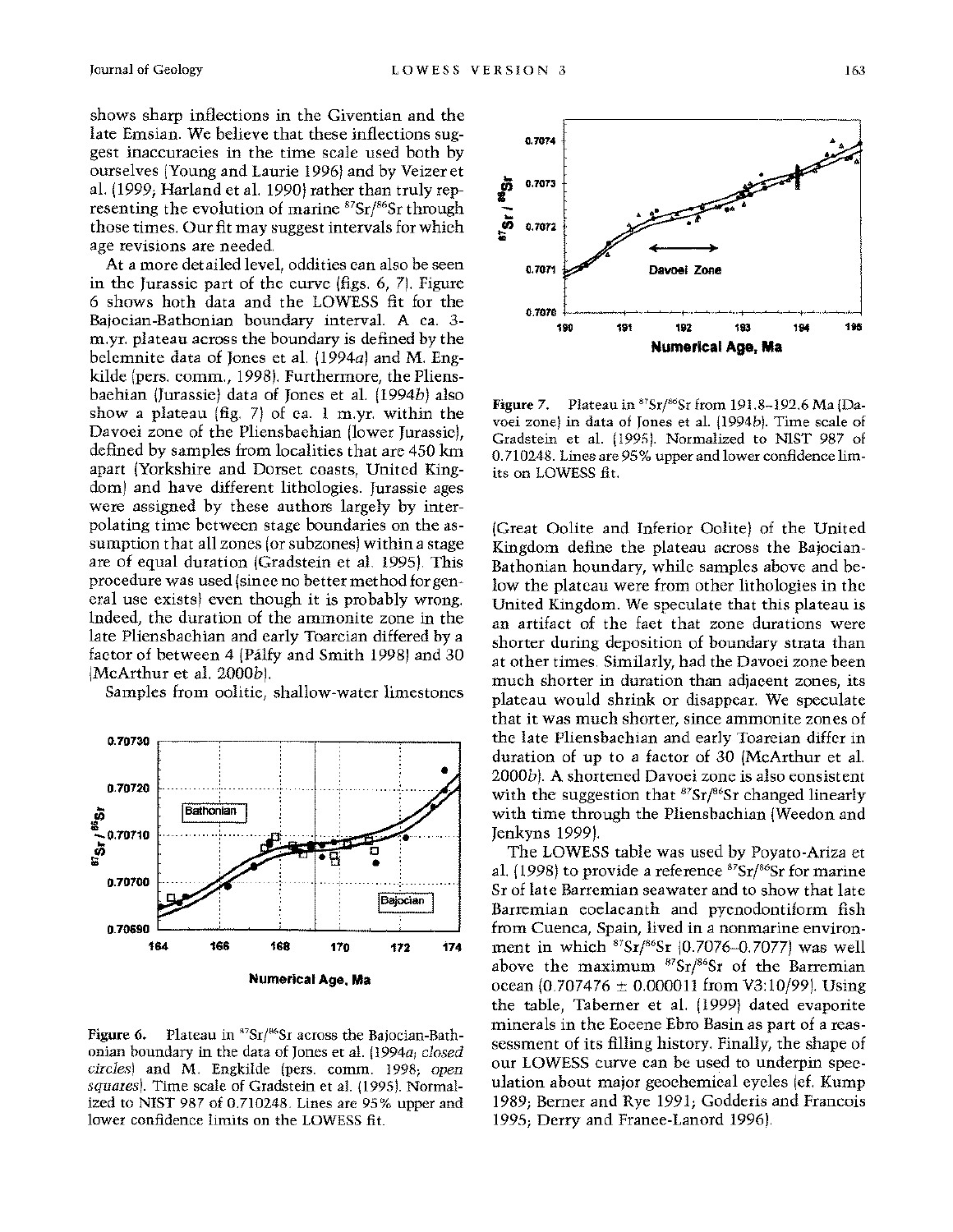# **Controls of the 87Sr/86Sr Trend**

The isotopic composition of marine <sup>87</sup>Sr/<sup>86</sup>Sr is governed mostly by the flux from, and <sup>87</sup>Sr/<sup>86</sup>Sr of, mid**ocean ridge volcanism and continental weathering, but these four variables cannot be quantified through time with much certainty. Even the best**  known, the <sup>87</sup>Sr/<sup>86</sup>Sr of mid-ocean ridge vent fluids, **is imperfectly defined, even for today (when MORB approaches 0.7028), because of the uncertainty in quantifying the degree of Sr renewal (and so the 87Sr/86Sr) in high-temperature MOR vent fluids (Bach and Humphris 1999). Such uncertainty is increased by ignorance of the flux of Sr in, and the 8Sr/86Sr of, fluids active in off-axis, low-tempera**ture, hydrothermal systems. The <sup>87</sup>Sr/<sup>86</sup>Sr of river**ine Sr and its flux through time will depend on rock type and weathering rates and may be impossible to reconstruct. Despite these uncertainties, attempts have been made to explain and model the**  variation in marine <sup>87</sup>Sr/<sup>86</sup>Sr through time, but **without much success. Nevertheless, the trends in figure 1 must reflect geological events, and we need to establish the scale at which the 87Sr/86Sr record can be linked to them.** 

**The largest changes of marine 87Sr/86Sr through time may be explicable. Although Precambrian data (Derry et al. 1989, 1992, 1994; Asmerom et al. 1991; Kaufman et al. 1993, 1996; Jabobsen and Kaufman 1999) are not in our LOWESS fit because of uncertainties over age assignment, these data (fig. 8a) show the trend in marine 87Sr/86Sr for enough of Precambrian time to define the Cam**brian <sup>87</sup>Sr/<sup>86</sup>Sr high. Values of <sup>87</sup>Sr/<sup>86</sup>Sr increased **from about 0.7055 at 800 Ma to the Late Cambrian maximum of about 0.7091 at 500 Ma, before de**elining to the Oxfordian  $(0.7068 \text{ at } \approx 155 \text{ Mal})$ . After the Oxfordian, <sup>87</sup>Sr/<sup>86</sup>Sr increases, albeit through **several reversals, to reach today's high of 0.709175. This trend has some parallels with the variation of sediment flux through Phanerozoic time (fig. 8b, as inferred by Floegel et al. 2000). Sediment flux peaked in early Paleozoic times and is nearly as high today, while the early to middle Mesozoic was a time not only of minimum sediment flux but also of minimum 87Sr/s6Sr (fig. 8a, 8b). This similarity supports the suggestion of Montafiez et al. (2000,**  and references therein) that the marine <sup>87</sup>Sr/<sup>86</sup>Sr ree**ord primarily documents continental erosion and**  that the Camhrian <sup>87</sup>Sr/<sup>86</sup>Sr high was the result of enhanced sediment and Sr flux (with high <sup>87</sup>Sr/<sup>86</sup>Sr) **caused by uplift and weathering of metamorphic rocks formed during the Brasiliano-Pan African orogeny.** 

**Interpretations of the shorter-term fluctuations** 



**Figure 8. a, Trends in marine 87Sr/86Sr from 800 Ma to today. Data from references in table 1 and Derry et al. (1989, 1992, 1994), Asmerom et al. (1991), Kaufman et al. (1993, 1996), and Jabobsen and Kaufman (1999). b, Sediment flux through time from Floegel et al. (2000).** 

**attribute the steep Cenozoic increase, from 0.70773 at about 38 Ma to 0.709175 today (fig. 4), to the consequences of enhanced weathering and/or unroofing of radiogenic rocks of the Himalayan-Tibetan uplift (Harris 1995 and many others before), to enhanced weathering associated with developing glaciation (Armstrong 1971; Miller et al. 1991; Zachos et al. 1999), or both operating together with decreased sea-floor volcanism (Mead and Hodell 1995). However, the 87Sr/86Sr of Himalayan rivers has changed greatly during Neogene times, and in a manner not reflected by changes in marine 87Sr/6"Sr (Quade et al. 1997; Chesley et al. 2000). Furthermore, the increase in marine 87Sr/s6Sr, starting at about 38 Ma and pronounced by 35 Ma (fig. Ib), may have occurred before the major phase of Himalayan uplift in the Miocene (Harrison et al. 1992).** 

**Zachos et al. (1999) link the Late Eoceneto-recent rise in 87Sr/86Sr with the development of**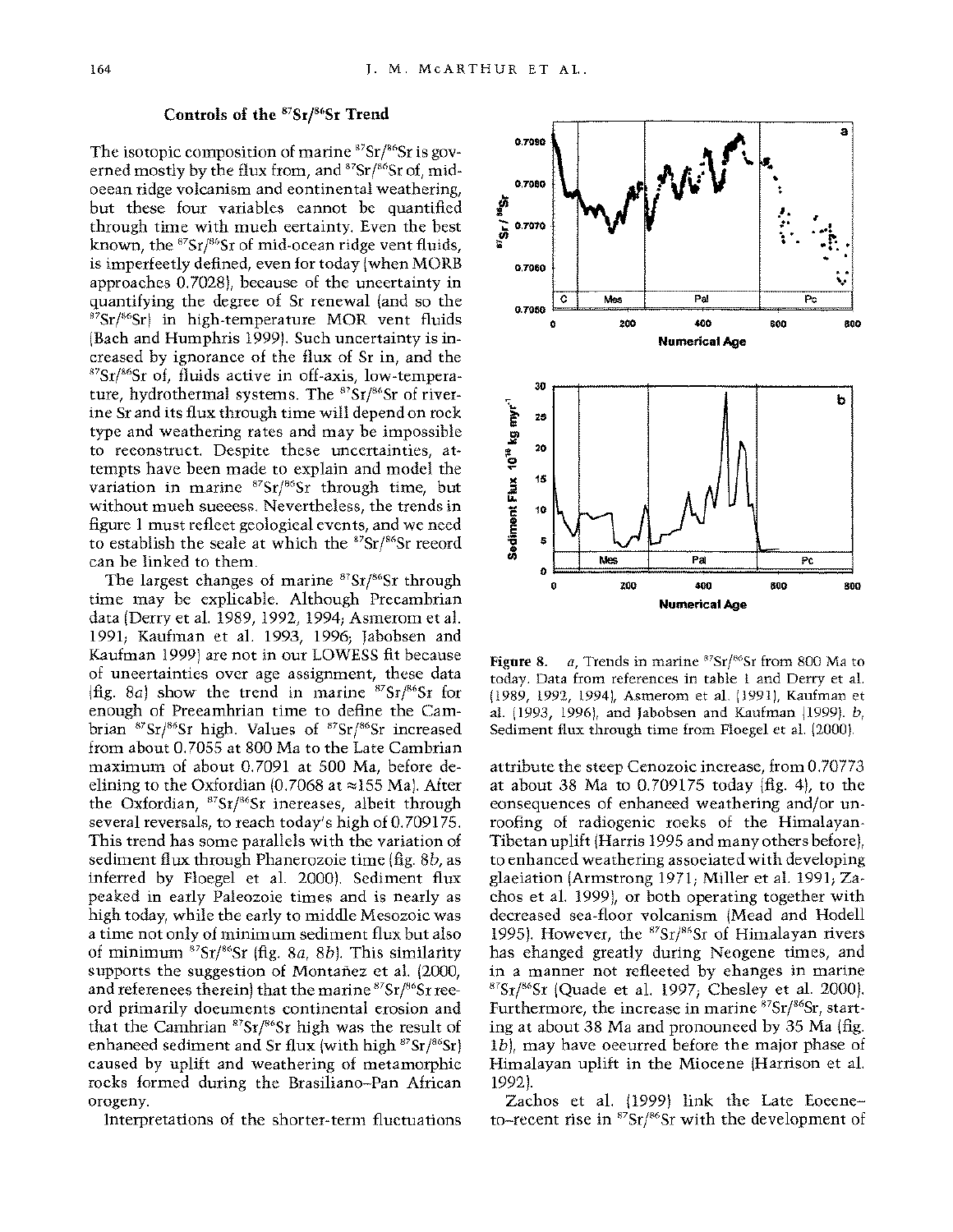**ice sheets on Antarctica (temporary in the Late Eocene, permanent in the Oligocene; see also Armstrong 1971; Mead and Hodell 1995). The 87Sr/86Sr record for 35-38 Ma is probably not defined well enough to unequivocally support such an interpretation, but the possible link deserves further investigation. If the argument is correct, then an explanation emerges for the major break in slope of the marine 87Sr/86Sr record at about 15 Ma. This change of slope coincides with a major positive shift in the marine oxygen isotope record and with a major expansion of ice volume (Miller et al. 1987; Lear et al. 2000). If, as Zachos et al. (1999) imply (there is some uncertainty in age estimates), this ice expansion also coincided with a transition from wet-based ice sheets to cold, dry-based ice sheets and so to lessened (but still high) amounts of chemical weathering in Antarctica, the break in slope of the 87Sr/86Sr curve at 15 Ma is, perhaps, explained.** 

**In a wider context, however, explanations based on glaciation do not account for the fact that marine 87Sr/86Sr has been increasing steeply, with some reversals, since Oxfordian times. Thus, while Himalayan uplift and glaciation may contribute to rising oceanic 87Sr/s6Sr during the Cenozoic, other underlying and stronger influences must be dominant.** 

**We should also, perhaps, be seeking reasons why, between the K-T boundary and Late Eocene times, marine 87Sr/s6Sr temporarily stopped increasing. The answer may lie in events related to Deccan Trap volcanism. There is some correspondence between the sharp inflections in the 87Sr/86Sr curve and the eruptions of major (mostly) continental flood basalts (CFBs) at 17, 65, 92, 110?, 125, 184?, 200?, 250, and 258 Ma (Courtillot et al. 1996, 1999; fig. 9), although some inflections in the curve do not coincide with eruptions of CFBs (e.g., at 40, 45, 53, 100?, 160, and 177 Ma) and several episodes of such volcanism (30, 60, and 132 Ma) do not coincide with inflections in the curve. In view of the uncertainty of putting numerical ages on both Sr isotope data and flood basalt eruption (to say nothing of estimating the duration of eruptive flow), such conclusions are necessarily tentative. When better numerical ages can be established for some parts of the Sr isotope curve and for some episodes of flood basalt emplacement, events that fail to coincide may do so (and events that coincide now may no longer do so). Two such age revisions deserve mention: if the Triassic-Jurassic boundary, placed at 205.7 Ma in the time scale we use (Gradstein et al. 1995), is reduced to about 200 Ma, as seems warranted by new age constraints on the boundary (Pilfy et al. 1998), then the inflection at** 



Figure 9. Relation to the marine <sup>87</sup>Sr/<sup>86</sup>Sr record of **times of severe volcanism and times of mass extinction. Volcanism represented by the eruption of continental flood basalts (CFBs), plus (submarine) Ontong Java Plateau and (mixed) Kerguelan Plateau, with times (mostly from Courtillot et al. 1996, 1999) marked as vertical solid lines with bolder lines for the three most voluminous CFBs. Mass extinction "events" (from Sepkoski 1993, 1994) are marked by vertical broken lines. Fitting artifacts in the early Triassic have been removed from the curve to show the probable real trend in the interval. Ages of CFBs in Ma: Columbia River, 17; Ethiopian-Yemen, 30; Greenland, 60; Deccan, 65; Madagascar, 88; Kerguelen Plateau, 110; Otong Java Plateau, 125, 92 (Phinney et al. 1999); Parana-Etendeka, 132; Karoo-Farrar, 184; Central Atlantic Margin, 200 (Marzoli et al. 1999); Siberian, 250; Emeishan, 258.** 

**the T-J boundary would coincide with the eruption of the Central Atlantic Margin flood basalts, dated at 200 Ma (Courtillot et al. 1999; Marzoli et al. 1999; fig. 9a). Furthermore, if the numerical age of the Pliensbachian-Toarcian boundary, 189.6 in our compilation, were revised to about 184 Ma, as suggested by Pilfy et al. (1998), the minimum in the 87Sr/86Sr curve at the P-T boundary (fig. Id; Mc-Arthur et al. 2000b) would coincide exactly with the time of 184 Ma for the eruption of the Karoo-Farrar CFBs (Duncan et al. 1997; Courtillot et al.**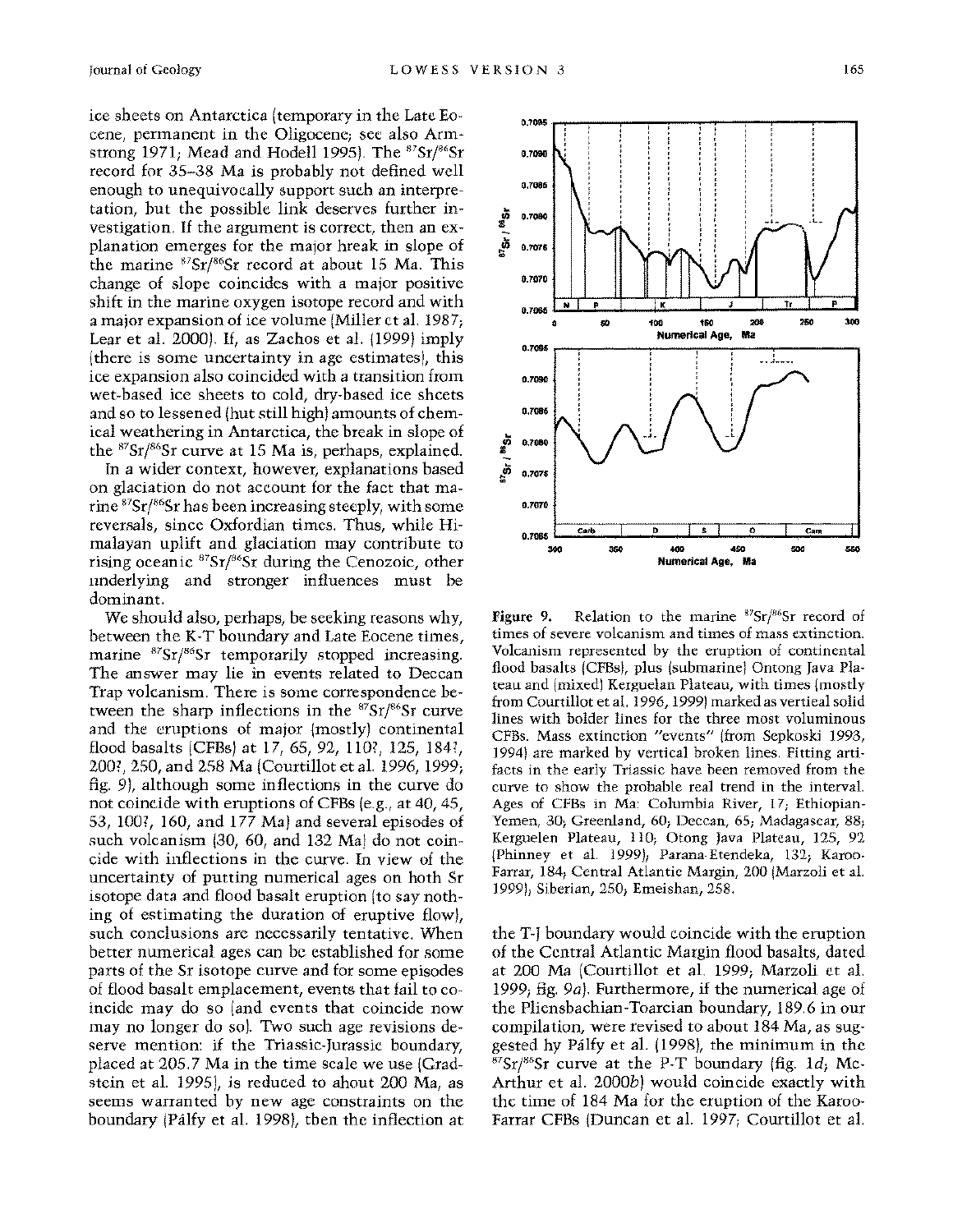**1999). On the present time scale, 184 Ma corresponds to an inflection point in the late Toarcian part of the Sr curve, after which a poorly dated plateau possibly occupies much of late Toarcian-Aalenian time (fig. Id). Finally, of the three largest CFB eruptions (Deccan, Siberia, Central Atlantic Margin), the two youngest (after adjusting to newest age determinations) mark abrupt downturns in the 87Sr/86Sr curve, at 65 Ma and 201 Ma, and the third (250 Ma) appears to coincide with the arrest**  of the most dramatic rise in <sup>87</sup>Sr/<sup>86</sup>Sr known, which **was in the earliest Triassic (R. Denison, pers. comm., 2000) but is poorly dated.** 

**Courtillot et al. (1996) present a case for a coincidence of flood-basalt eruption and mass extinction. There is also some correspondence between major extinctions and major inflections in the 87Sr/6Sr curve (fig. 9b). As the latter must reflect major geological, and probably climatological, upheavals in Earth history, the strength of the apparent coincidences needs to be examined. To do so properly is beyond the scope of this work, so we confine ourselves to two observations. First, some of the inflections in the 87Sr/6"Sr curve are either poorly defined (end-Cenomanian, end-Triassic, Carboniferous) or poorly dated or both. Second, many extinction "events" were actually rather drawn-out affairs (Sepkoski 1993, 1994); the Permian extinctions, for example, while culminating in the Tatarian, were spread over the preceding two stages as well. When the 87Sr/86Sr record is better defined, the link between its shape and the extinction record and CFBs should be examined more closely.** 

### **Conclusions**

**Strontium isotope stratigraphy continues to evolve as a valuable tool to date and correlate marine sediments, but its power to do both is far from being fully realized. It is possible now to achieve a temporal and stratigraphic resolution close to an order of magnitude better than that commonly reported. Nevertheless, in some instances the method has, even now, provided better dating and correlation than has biostratigraphy or magnetostratigraphy. Analytical measurement is a bigger constraint on the method than is often realized, and we believe that once this issue has been fully addressed, the method will take its place alongside biostratigraphy, magnetostratigraphy, and direct dating (such as Ar/Ar) as one of the four essential tools of the stratigrapher. Given that measurement of an**   $87\text{Sr}/86\text{Sr}$  value to  $\pm 0.000003$  is now possible, it is **clear that a great deal of improvement needs to be**  made to most of the Phanerozoic <sup>87</sup>Sr/<sup>86</sup>Sr curve if **SIS is to realize its true potential for dating and correlating rocks.** 

#### **ACKNOWLEDGMENTS**

**We thank M. F. Thirlwall, director of the Radiogenic Isotope Laboratory at Royal Holloway University of London, for use of the laboratory over an extended period; M. Engkilde for the use of unpublished data; and N. Janssen for providing samples. We thank B. Runnegar, G. Shields, and an anonymous referee for constructive reviews of the manuscript.** 

## **REFERENCES CITED**

- **Armstrong, R. L. 1971. Glacial erosion and the variable isotopic composition of strontium in seawater. Nature 230:132-134.**
- **Asmerom, Y.; Jacobsen, S. B.; Knoll, A. H.; Butterfield, N. J.; and Swett, K. 1991. Strontium isotopic variations of Neoproterozoic seawater: implication for crustal evolution. Geochim. Cosmochim. Acta 55: 2883-2894.**
- **Bach, W., and Humphris, S. E. 1999. Relationship between the Sr and O isotope compositions of hydrothermal fluids and the spreading and magma-supply rates at oceanic spreading centers. Geology 27:1067-1070.**
- **Bailey, T. R.; McArthur, J. M.; Prince, H.; and Thirlwall, M. F. 2000. Dissolution methods for strontium isotope stratigraphy: whole rock analysis. Chem. Geol. 167: 313-319.**
- **Banner, J. L., and Kaufman, J. 1994. The isotopic record**

**of ocean chemistry and diagenesis preserved in nonluminescent brachiopods from Mississippian carbonate rocks, Illinois and Missouri. Geol. Soc. Am. Bull. 106:1074-1082.** 

- **Beets, C. J. 1992. Calibration of late Cenozoic marine strontium isotope variations and its chronostratigraphic and geochemical applications. Ph.D. thesis, Free University, Amsterdam.**
- **Berggren, W. A.; Kent, D. V.; Swisher, C. C.; and Aubry, M.-P. 1995. A revised Cenozoic geochronology and chronostratigraphy. In Geochronology, time scales and global stratigraphic correlation. SEPM Spec. Publ. 54:129-212. Tulsa, Okla., Society for Sedimentary Geology.**
- **Berner, R. A., and Rye, D. M. 1991. Calculation of the Phanerozoic strontium isotope record of the oceans from a carbon cycle model. Am. J. Sci. 292:136-148.**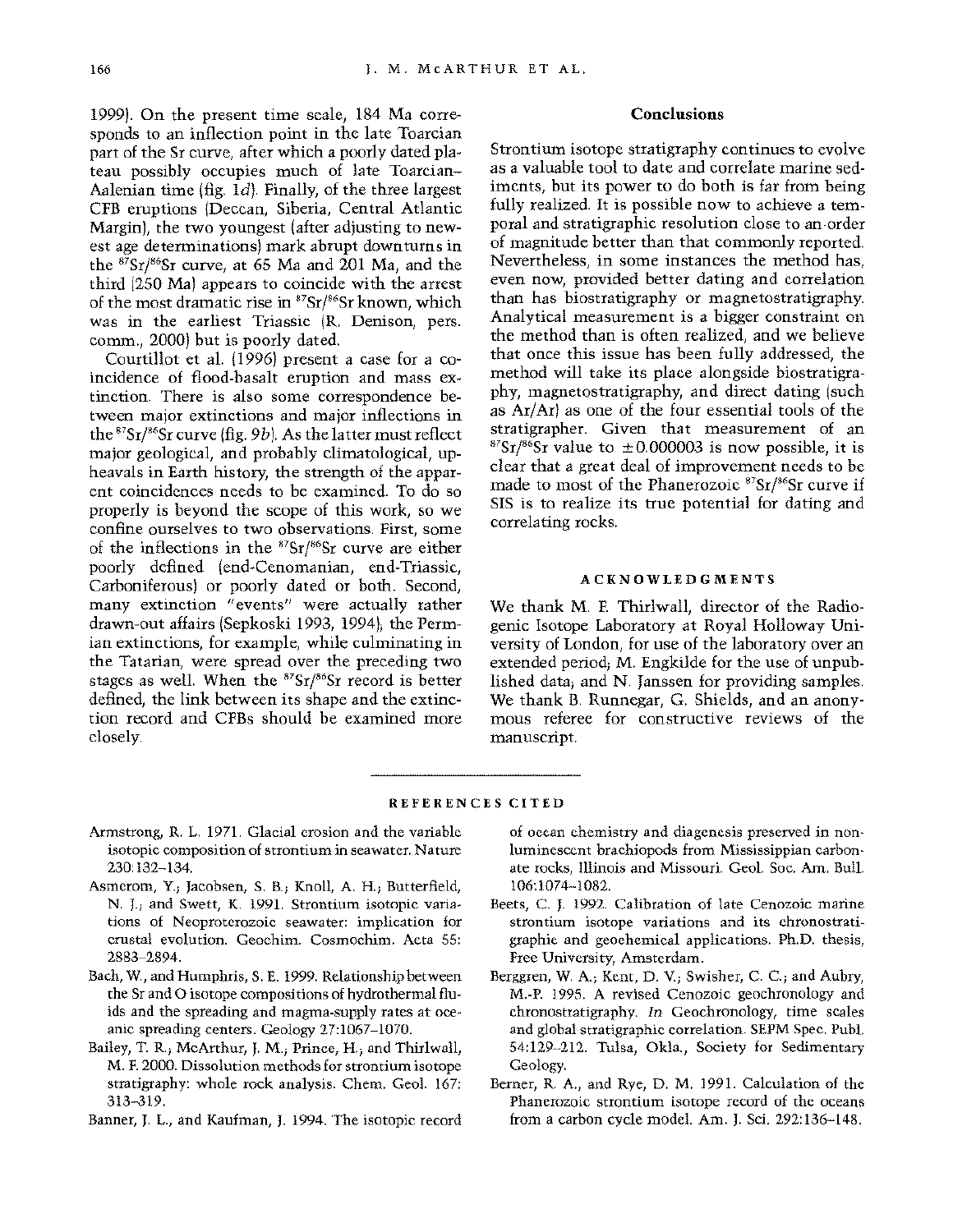- **Bertram, C. J.; Elderfield, H.; Aldridge, R. J.; and Conway**  Morris, S. 1992. <sup>87</sup>Sr/<sup>86</sup>Sr, <sup>143</sup>Nd/<sup>144</sup>Nd, and REEs in Si**lurian phosphatic fossils. Earth Planet. Sci. Lett. 113: 239-249.**
- **Blow, W. H. 1969. Late Middle Eocene to recent planktonic foraminiferal biostratigraphy. In Bronnimann, P., and Renz, H. H., eds. Proceedings of the First International Conference on Planktonic Microfossils (Geneva, 1967). Leiden, E. J. Brill, 1:199-421.**
- **Bralower, T. J.; Fullagar, P. D.; Paull, C. K.; Dwyer, G. S.; and Leckie, R. M. 1997. Mid-Cretaceous strontiumisotope stratigraphy of deep-sea sections. Geol. Soc. Am. Bull. 109:1421-1442.**
- **Bruckschen, P.; Bruhn, F.; Veizer, J.; and Buhl, D. 1995. 87Sr/S6Sr isotopic evolution of lower Carboniferous seawater: dinantian of western Europe. Sediment. Geol. 100:63-81.**
- **Callomon, J. 2000. On the proposed basal boundary stratotype (GSSP) of the Middle Jurassic Callovian Stage. GeoRes. Forum 6:41-54.**
- **Cande, S. C., and Kent, D. V. 1995. Revised calibration of the geomagnetic polarity timescale for the Late Cretaceous and Cenozoic. J. Geophys. Res. 100: 6093-6095.**
- **Carpenter, S. J.; Lohmann, K. C.; Holden, P.; Walter, L. M.; Huston, T. J.; and Halliday, A. N. 1991. 6180 abiotic calcite: implications for the composition of ancient seawater. Geochim. Cosmochim. Acta 55: 1991-2010.**
- **Chambers, J. M.; Cleveland, W. S.; Kleiner, B.; and Tukey, P. A. 1983. Graphical methods for data analysis. Belmont, Calif., Wadsworth, 395 pp.**
- **Chesley, J. T.; Quade, J.; and Ruiz, J. 2000. The Os and Sr isotopic record of Himalayan paleorivers: Himalayan tectonics and influence on ocean chemistry. Earth Planet. Sci. Lett. 179:115-124.**
- **Clemens, S. C.; Farrell, J. W.; and Gromet, L. P. 1993. Synchronous changes in seawater strontium isotope composition and global climate. Nature 363:607-610.**
- **Clemens, S. C.; Gromet, L. P.; and Farrell, J. W. 1995. Artifacts in Sr isotope records. Nature 373:201.**
- **Cleveland, W. S. 1979. Robust locally weighted regression and smoothing scatterplots. J. Am. Stat. Assoc. 74:829-836.** 
	- **Cleveland, W. S.; Grosse, E.; and Shyu, W. M. 1992. Local regression models. In Chambers, J. M., and Hastie, T., eds. Statistical models in S. Pacific Grove, Calif., Wadsworth & Brooks/Cole, p. 309-376.**
	- Courtillot, V.; Jaeger, J.-J.; Yang, Z.; Féraud, G.; and Hof**mann, C. 1996. The influence of continental flood basalts on mass extinctions: where do we stand? In Ryder, G.; Fastovsky, D.; and Gartner, S., eds. The Cretaceous-Tertiary event and other catastrophes in earth history. Boulder, Colo., Geol. Soc. Am., Spec. Pap. 307.**
- **Courtillot, V.; Jaupart, C.; Manighetti, I.; Tapponnier, P.; and Besse, J. 1999. On causal links between flood basalts and continental breakup. Earth Planet. Sci. Lett. 166:177-195.**
- **Crame, A. J.; McArthur, J. M.; Pirrie, D.; and Riding, J. B. 1999. Strontium isotope correlation of the basal Maastrichtian stage in Antarctica to the European and U.S. standard biostratigraphic schemes. J. Geol. Soc. Lond. 156:957-964.**
- **Cummins, D. I., and Elderfield, H. 1994. The strontium isotopic composition of Brigantian (late Dinantian) seawater. Chem. Geol. 118:255-270.**
- **Denison, R. E.; Koepnick, R. B.; Burke, W. H.; and Hetherington, E. A. 1998. Construction of the Cambrian and Ordovician seawater 87Sr/86Sr curve. Chem. Geol. 152:325-340.**
- **Denison, R. E.; Koepnick, R. B.; Burke, W. H.; Hetherington, E. A.; and Fletcher, A. 1994. Construction of the Mississippian, Pennsylvanian and Permian seawater "Sr/86Sr curve. Chem. Geol. 112:145-167.**
- **-. 1997. Construction of the Silurian and Devonian seawater "Sr/86Sr curve. Chem. Geol. 140:109-121.**
- **Denison, R. E.; Koepnick, R. B.; Fletcher, A.; Dahl, D. A.; and Baker, M. C. 1993. Re-evaluation of Early Oligocene, Eocene, and Paleocene seawater 87Sr/86Sr using outcrop samples from the U.S. Gulf Coast. Paleoceanography 8:101-126.**
- **DePaolo, D. J. 1986. Detailed record of the Neogene Sr isotopic evolution of seawater from DSDP site 590B. Geology 14:103-106.**
- **values, 87Sr/86Sr and Sr/Mg ratios of Late Devonian DePaolo, D. J., and Ingram, B. 1985. High-resolution stratigraphy with strontium isotopes. Science 227: 938-941.** 
	- **Derry, L. A.; Brasier, M. D.; Corfield, R. M.; Rozanov, A. Y.; and Zhuravlev, A. Y. 1994. Sr and C isotopes in lower Cambrian carbonates from the Siberian craton: a paleoenvironmental record during the "Cambrian" explosion. Earth Planet. Sci. Lett. 128:671-681.**
	- **Derry, L. A., and France-Lanord, C. 1996. Neogene Himalayan weathering history and river 87Sr/s6Sr: impact on the marine Sr record. Earth Planet. Sci. Lett. 142: 59-74.**
	- **Derry, L. A.; Kaufman, A. J.; and Jacobsen, S. B. 1992. Sedimentary cycling and environmental change in the late Proterozoic: evidence from stable and radiogenic isotopes. Geochim. Cosmochim. Acta 56:1317-1329.**
	- **Derry, L. A.; Keto, L. S.; Jacobsen, S. B.; Knoll, A. H.; and Swett, K. 1989. Sr isotopic variations in upper Proterozoic carbonates from Svalbard and East Greenland. Geochim. Cosmochim. Acta 53:2331-2339.**
	- **Diener, A.; Ebneth, S.; Veizer, J.; and Buhl, D. 1996. Strontium isotope stratigraphy of the Middle Devonian: brachiopods and conodonts. Geochim. Cosmochim. Acta 60:639-652.**
	- **Dingle, R. V., and Lavelle, M. 1998. Late Cretaceous-Cenozoic climatic variations of the northern Antarctic Peninsula: new geochemical evidence and review. Palaeogeogr. Palaeoclimatol. Palaeoecol. 141: 215-232.**
	- **Dingle, R. V.; McArthur, J. M.; and Vroon, P. 1997. Oligocene and Pliocene interglacial events in the Antarctic Peninsula dated using strontium isotope stratigraphy. J. Geol. Soc. Lond. 154:257-264.**
	- **Duncan, R. A.; Hooper, P. R.; Rehacek, J.; Marsh J. S.;**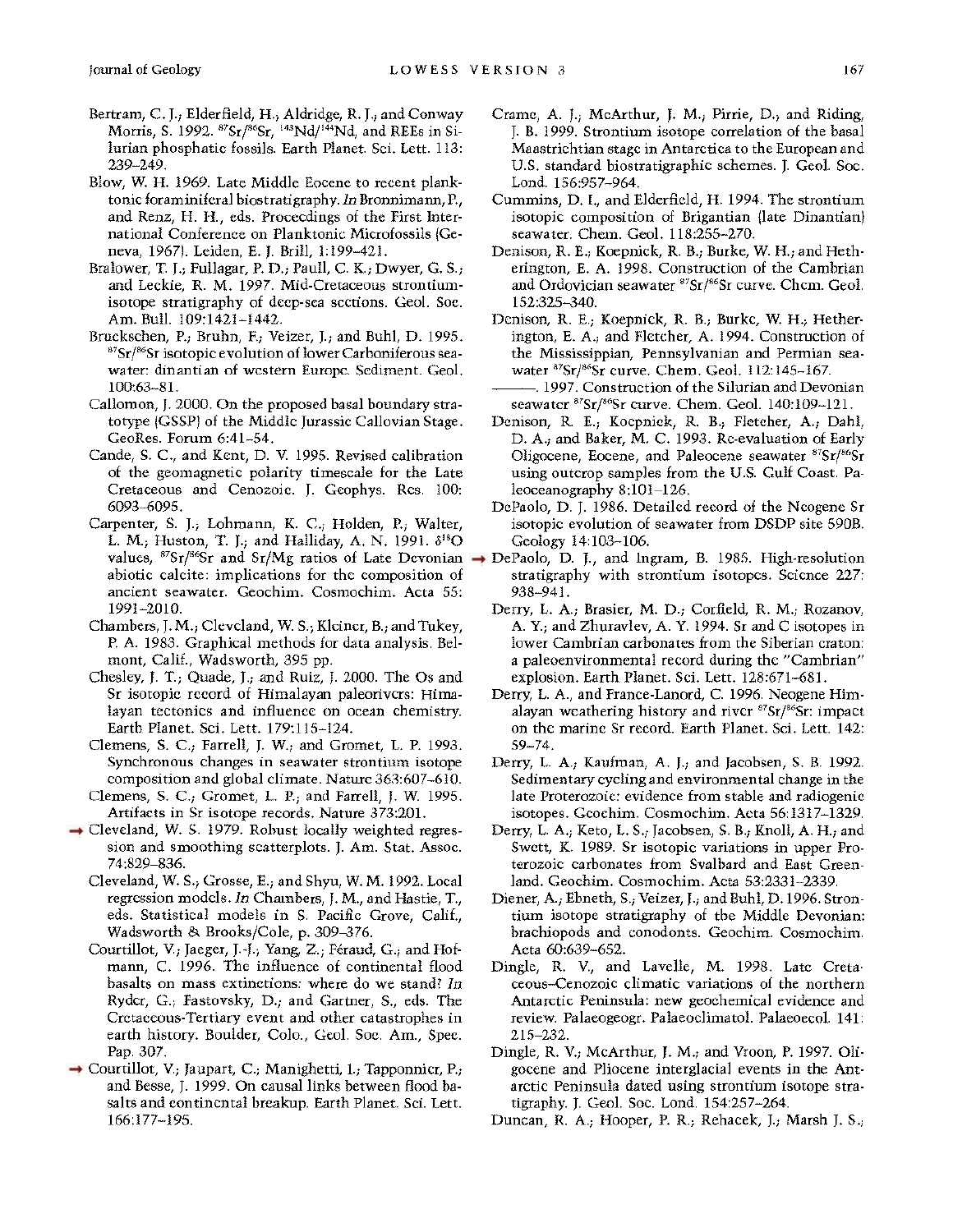**and Duncan, A. R. 1997. The timing and duration of the Karoo igneous event, Southern Gondwana. J. Geophys. Res. 102:18,127-18,138.** 

- **Farrell, J. W.; Clemens, S. C.; and Gromet, L. P. 1995. Improved chronostratigraphic reference curve of late Neogene seawater 87Sr/86Sr. Geology 23:403-406.**
- **Floegel, S.; Wold, C. N.; and Hay, W. W. 2000. Evolution of sediments and ocean salinity. 31st Int. Geol. Congr., Rio de Janeiro, Brazil, August 2000, abstract.**
- **Gale, A. S.; Montgomery, P.; Kennedy, W. J.; Hancock, W. M.; Burnett, J. A.; and McArthur, J. M. 1995. Definition and global correlation of the Santonian-Campanian boundary. Terra Nova 7:611-622.**
- **Gao, G. 1990. Geochemical and isotopic constraints on the diagenetic history of a massive stratal, late Cambrian (Royer) dolomite, Lower Arbuckle Group, Slick Hills, SW Oklahoma, USA. Geochim. Cosmochim. Acta 54:1979-1989.**
- **Godderis, Y., and Francois, L. M. 1995. The Cenozoic evolution of the strontium and carbon cycles: relative importance of continental erosion and mantle exchanges. Chem. Geol. 126:169-190.**
- **Gradstein, F. M.; Agterberg, F. P.; Ogg, J. G.; Hardenbol, J.; Van Veen, P.; and Huang, Z. 1995. A Mesozoic time scale. J. Geophys. Res. 99(B12):24,051-24,074.**
- **Harland, W. B.; Armstrong, R. L.; Cox, A. V.; Craig, L. E.; Smith, A. G.; and Smith, D. G. 1990. A geologic time scale 1989. Cambridge, Cambridge University Press, 263 pp.**
- **Harris, N. 1995. Significance of weathering Himalayan metasedimentary rocks and leucogranites for the Sr isotope evolution of seawater during the early Miocene. Geology 23:795-798.**
- **Harrison, T. M.; Copeland, P.; Kidd, W. S. F.; and Yin, A. 1992. Raising Tibet. Science 255:1663-1670.**
- **Henderson, G. M.; Martel, D. J.; O'Nions, R. K.; and Shackleton, N. J. 1994. Evolution of seawater 87Sr/6Sr over the last 400 ka: the absence of glacial/interglacial cycles. Earth Planet. Sci. Lett. 128:643-651.**
- → Hess, J.; Bender, M. L.; and Schilling, J.-G. 1986. Evolu**tion of the ratio of strontium-87 to strontium-86 in seawater from Cretaceous to present. Science 231: 979-984.** 
	- **Hess, J.; Stott, L. D.; Bender, M. L.; Kennet, J. P.; and Schilling, J.-G. 1989. The Oligocene marine microfossil record: age assessments using strontium isotopes. Paleoceanography 4:655-679.**
	- **Hodell, D. A.; Mead, G. A.; and Mueller, P. A. 1990. Variation in the strontium isotopic composition of seawater (8 Ma to present): implications for chemical weathering rates and dissolved fluxes to the oceans. Chem. Geol. (Isot. Geosci. Sect.) 80:291-307.**
	- **Hodell, D. A.; Mueller, P. A.; and Garrido, J. R. 1991. Variations in the strontium isotopic composition of seawater during the Neogene. Geology 19:24-27.**
	- **Hodell, D. A.; Mueller, P. A.; McKenzie, J. A.; and Mead, G. A. 1989. Strontium isotope stratigraphy and geochemistry of the late Neogene ocean. Earth Planet. Sci. Lett. 92:165-178.**
	- **Hodell, D. A., and Woodruff, F. 1994. Variations in the**

**87Sr/86Sr of seawater during the Miocene: stratigraphic and geochemical implications. Paleoceanography 9: 405-426.** 

- **Howarth, R. J., and McArthur, J. M. 1997. Statistics for strontium isotope stratigraphy: a robust LOWESS fit to the marine strontium isotope curve for the period 0 to 206 Ma, with look-up table for the derivation of numerical age. J. Geol. 105:441-456.**
- **Jacobsen, S. B., and Kaufman, A. J. 1999. The Sr, C and O isotopic evolution of Neoproterozoic seawater. Chem. Geol. 161:37-57.**
- **Jenkyns, H. C.; Paull, K.; Cummins, D. I.; and Fullagar, P. D. 1995. Strontium-isotope stratigraphy of lower Cretaceous atoll carbonates in the mid Pacific Mountains. Proc. Ocean Drilling Prog. Sci. Results 143: 89-97.**
- **Jones, C. E.; Jenkyns, H. C.; Coe, A. L.; and Hesselbo, S. P. 1994a. Strontium isotope variations in Jurassic and Cretaceous seawater. Geochim. Cosmochim. Acta 58:3061-3074.**
- **Jones, C. E.; Jenkyns, H. C.; and Hesselbo, S. P. 1994b. Strontium isotopes in Early Jurassic seawater. Geochim. Cosmochim. Acta 58:1285-1301.**
- **Kaufman, A. J.; Jacobsen, S. B.; and Knoll, A. H. 1993. The Vendian record of Sr and C isotopic variations in seawater: implications for tectonics and paleoclimate. Earth Planet. Sci. Lett. 120:409-430.**
- **Kaufman, A. J.; Knoll, A. H.; Semikhatov, M. A.; Grotzinger, J. P.; Jacobsen, S. B.; and Adams, W. 1996. Integrated chronostratigraphy of Proterozoic-Cambrian boundary beds in the western Anabar region, northern Siberia. Geol. Mag. 133:509-533.**
- **Koepnick, R. B.; Denison, R. E.; Burke, W. H.; Hetherington, E. A.; and Dahl, D. A. 1990. Construction of the Triassic and Jurassic portion of the Phanerozoic**  curve of seawater <sup>87</sup>Sr/<sup>86</sup>Sr. Chem. Geol. (Isot. Geosci. **Sect.) 80:327-349.**
- **Kump, L. R. 1989. Alternative modeling approaches to the geochemical cycles of carbon, sulfur, and strontium isotopes. Am. J. Sci. 289:390-410.**
- **Lear, C. H.; Elderfield, H.; and Wilson, P. 2000. Cenozoic deep-sea temperature and global ice volumes from Mg/Ca in benthic foraminiferal calcite. Science 287: 269-272.** 
	- **Martin, E. E., and Macdougall, J. D. 1995. Sr and Nd isotopes at the Permian/Triassic boundary: a record of climate change. Chem. Geol. 125:73-99.**
	- **Martin, E. E.; Shackleton, N. J.; Zachos, J. C.; and Flower, B. P. 1999. Orbitally-tuned Sr isotope chemostratigraphy for the late middle to late Miocene. Paleoceanography 14:74-83.**
	- **Martini, E. 1971. Standard Tertiary and Quaternary calcareous nannoplankton zonation. In Farinacci, A., ed. Proceedings of the Second Planktonic Conference (Rome, 1970). Tecnoscienza, p. 739-785.**
- **Marzoli, A.; Renne, P. R.; Piccirillo, E. M.; Ernesto, M.; Bellieni, G.; and DeMin, A. 1999. Extensive 200-million-year-old continental flood basalts of the Central Atlantic Magmatic Province. Science 284:616-618.**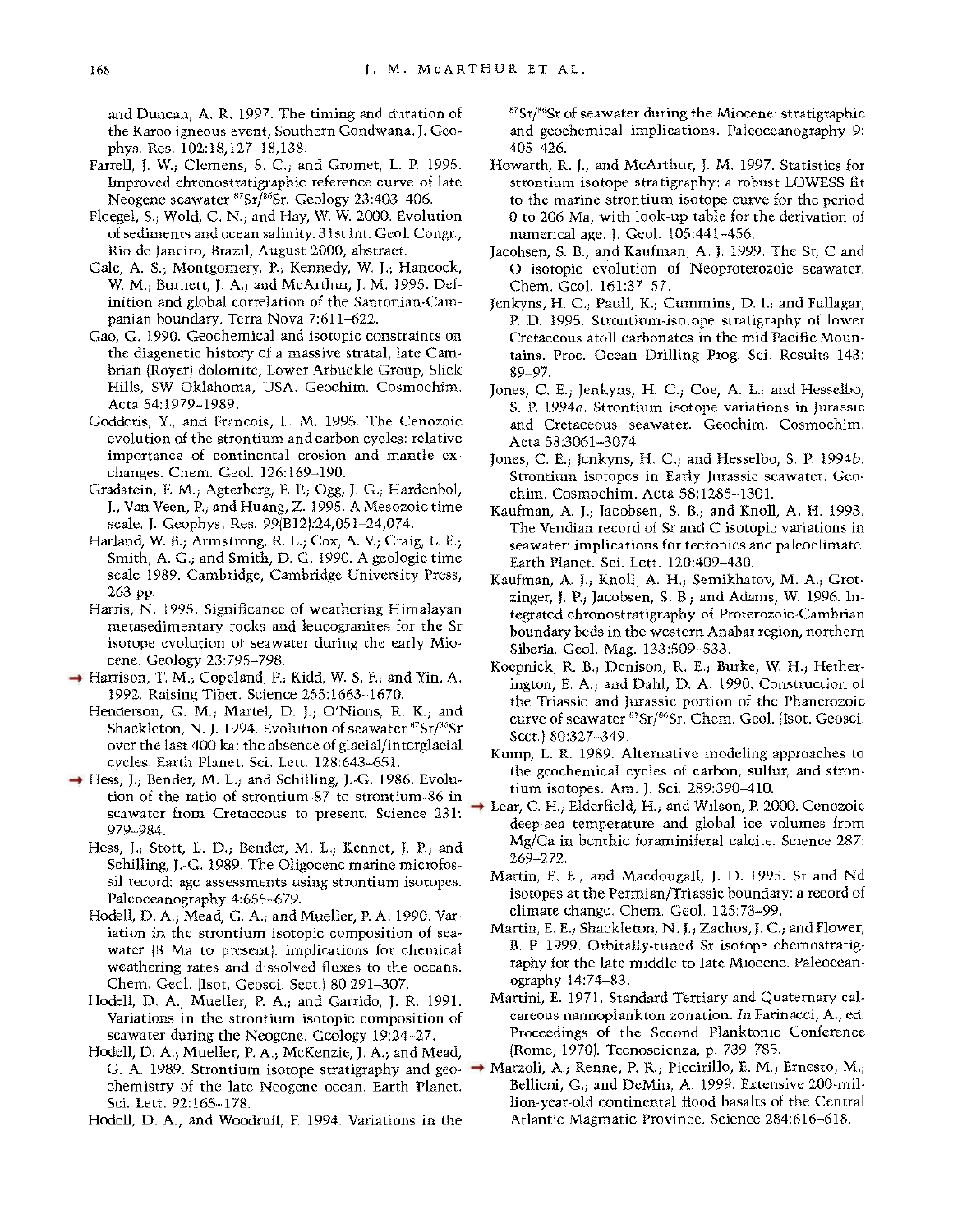- **McArthur, J. M. 1994. Recent trends in strontium isotope stratigraphy. Terra Nova 6:331-358.**
- **McArthur, J. M.; Chen, M.; Gale, A. S.; Thirlwall, M. F.; and Kennedy, W. J. 1993a. Strontium isotope stratigraphy for the Late Cretaceous: age models and intercontinental correlations for the Campanian. Paleoceanography 8:859-873.**
- **McArthur, J. M.; Crame, A. J.; and Thirlwall, M. F. 2000a. Major revision of Late Cretaceous stratigraphy of Antarctica using strontium isotope stratigraphy. J. Geol. 108:623-640.** 
	- **McArthur, J. M.; Donovan, D. T.; Thirlwall, M. F.; Fouke, B. W.; and Mattey, D. 2000b. Strontium isotope profile of the early Toarcian (Jurassic) Oceanic Anoxic Event, the duration of ammonite biozones, and belemnite paleotemperatures. Earth Planet. Sci. Lett. 179: 269-285.**
	- **McArthur, J. M., and Howarth, R. J. 1998. Strontium isotope stratigraphy: LOWESS V2. A revised best-fit to the marine Sr-isotope curve for 0 to 206 Ma, with a revised look-up table for derivation of numeric age. Am. Assoc. of Petrol. Geologists Annual Meeting (Salt Lake City, Utah, May 17-20, 1988), Tulsa, Okla., AAPG.**
	- **McArthur, J. M.; Kennedy, W. J.; Chen, M.; Thirlwall, M. F.; and Gale, A. S. 1994. Strontium isotope stratigraphy for the Late Cretaceous: direct numerical age calibration of the Sr-isotope curve for the U.S. Western Interior Seaway. Palaeogeogr. Palaeoclimatol. Palaeoecol. 108:95-119.**
	- **McArthur, J. M.; Kennedy, W. J.; Gale, A. S.; Thirlwall, M. F.; Chen, M.; Burnett, J.; and Hancock, J. M. 1992. Strontium-isotope stratigraphy in the Late Cretaceous. intercontinental correlation of the Campanian/ Maastrichtian boundary. Terra Nova 4:385-393.**
	- **McArthur, J. M., and Morton, M. 2000. Strontium isotope stratigraphy of the Aalenian/Bajocian auxiliary stratotype point at Bearreraig, Isle of Skye, NW Scotland. GeoRes. Forum 6:137-144.**
	- **McArthur, J. M.; Thirlwall, M. F.; Burnett, J.; Kennedy, W. J.; Gale, A. S.; Mattey, D.; and Lord, A. R. 1993b. Strontium-isotope stratigraphy in the Late Cretaceous: a new curve, based on the English Chalk. In Hailwood, E., and Kid, R., eds. High resolution stratigraphy. Geol. Soc. Lond. Spec. Publ. 70:195-209.**
	- **McArthur, J. M.; Thirlwall, M. F.; Engkilde, M.; Zinsmeister, W. J.; and Howarth, R. J. 1998. Strontium isotope profiles across K/T boundary sequences in Denmark and Antarctica. Earth Planet. Sci. Lett. 160: 179-192.**
	- **Mc Laughlin, 0. M.; McArthur, J. M.; Thirlwall, M. F.; Gale, A. S.; Burnett, J.; and Kennedy, W. J. 1995. Sr isotope evolution of Maastrichtian seawater determined from the Chalk of Hemmoor, NW Germany. Terra Nova 7:491-499.**
	- **Mead, G. A., and Hodell, D. A. 1995. Controls on the 87Sr/86Sr composition of seawater from middle Eocene to Oligocene: hole 689B, Maud Rise, Antarctica. Paleoceanography 10:327-346.**
	- **Miller, K. G.; Fairbanks, R. G.; and Mountain, G. S. 1987.**

**Tertiary oxygen isotope synthesis, sea level history, and continental margin erosion. Paleoceanography 2: 1-19.** 

- **Miller, K. G.; Feigenson, M. D.; Kent, D. V.; and Olson, R. K. 1988. Upper Eocene to Oligocene isotope (87Sr/86Sr, 6180, 613C) standard section, Deep Sea Drilling Project site 522. Paleoceanography 3:223-233.**
- **Miller, K. G.; Feigenson, M. D.; Wright, J. D.; and Clement, B. M. 1991. Miocene isotope reference section, Deep Sea Drilling Project site 608: an evaluation of isotope and biostratigraphic resolution. Paleoceanography 6:33-52.**
- **Montanari, A.; Deino, A.; Coccioni, R.; Langenheim, V. E.; Capo, R.; and Monechi, S. 1991. Sr isotope analysis, magnetostratigraphy and plankton stratigraphy across the Oligocene-Miocene boundary in the Contessa section (Gubbio, Italy). Newsl. Stratigr. 23: 151-180.**
- **Montafiez, I. P.; Banner, J. L.; Osleger, D. A.; Borg, L. E.; and Bosserman, P. J. 1996. Integrated Sr isotope variations and sea level history of middle to upper Cambrian platform carbonates: implications for the evolution of Cambrian seawater 8Sr/86Sr. Geology 24: 917-920.**
- **Montafiez, I. P.; Osleger, D. A.; Banner, J. L.; Mack, L. E.; and Musgrove, M. 2000. Evolution of the Sr and C isotope composition of Cambrian oceans. GSA Today 10:1-7.**
- **Obradovich, J. D. 1993. A Cretaceous timescale in evolution of the Western Interior Foreland Basin. In Caldwell, W. G. E., ed. Geol. Assoc. Can. Spec. Pap. 39: 379-396.**
- **Oslick, J. S.; Miller, K. G.; Feigenson, M. D.; and Wright, J. D. 1994. Oligocene-Miocene strontium isotopes: stratigraphic revisions and correlations to an inferred glacioeustatic record. Paleoceanography 9:427-443.**
- **Pilfy, J., and Smith, P. L. 1998. Timing of Early Jurassic recoveries and spacing of mass extinctions. Proceedings of the International Symposium on Jurassic Stratigraphy (Vancouver, September 1998), Switzerland, Trans Tech.**
- **Pilfy, J.; Smith, P. L.; and Mortensen, J. K. 1998. A revised numeric time scale for the Jurassic. Proceedings of the International Symposium on Jurassic Stratigraphy (Vancouver, September 1998), Switzerland, Trans Tech.**
- **Phinney, E. J.; Mann, P.; Coffin, M. F.; and Shipley, T. H. 1999. Sequence stratigraphy, structure, and tectonic history of the southwestern Ontong Java Plateau adjacent to the North Solomon trench and Solomon Islands arc. J. Geophys. Res. 104:20,449-20,466.**
- **Poyato-Ariza, F. J.; Talbot, M. R.; Fregenal-Martinez, M. A.; Melendez, N.; and Wenz, S. 1998. First isotopic and multidisciplinary evidence for non-marine coelacanths and pycnodontiform fishes: paleoenvironmental implications. Palaeogeogr. Palaeoclimatol. Palaeoecol. 144:65-84.**
- **Qing, H.; Barnes, C. R.; Buhl, D.; and Veizer, J. 1998. The strontium isotopic composition of Ordovician and Silurian brachiopods and conodonts: relationships to**